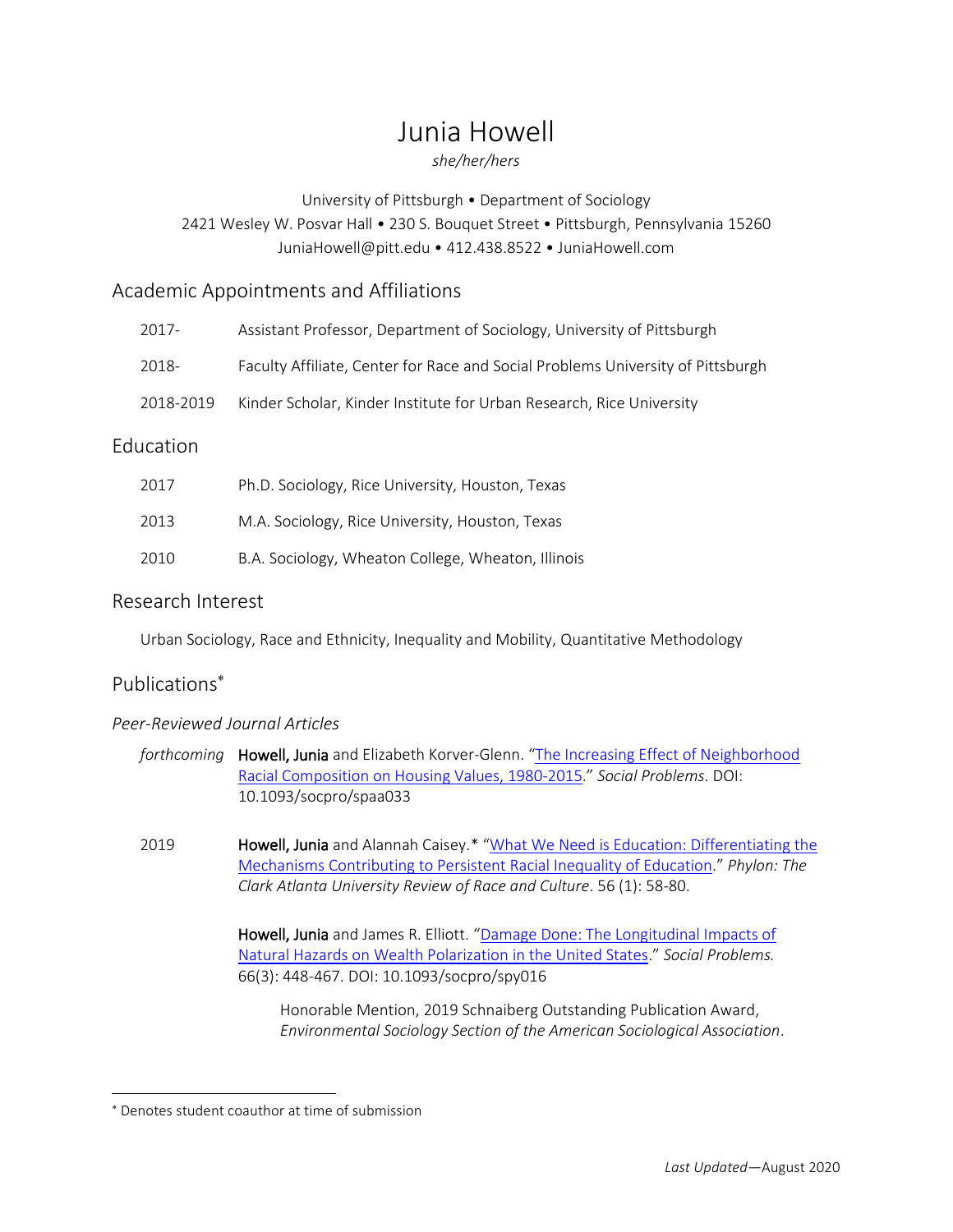Howell, Junia. "The Truly Advantaged: Examining the Effects of Privileged Places on [Educational Attainment](https://www.tandfonline.com/doi/abs/10.1080/00380253.2019.1580546?journalCode=utsq20)." *The Sociological Quarterly*. 60(3): 420-438. DOI: 10.1080/00380253.2019.1580546

Howell, Junia. "[The Unstudied Reference Neighborhood: Towards A Critical Theory](https://onlinelibrary.wiley.com/doi/abs/10.1111/soc4.12649)  [of Empirical Neighborhood Studies](https://onlinelibrary.wiley.com/doi/abs/10.1111/soc4.12649)." *Sociology Compass*. 13(1): e12649. DOI: 10.1111/soc4.12649

Howell, Junia. "[Neighborhood Effects in Cross-Atlantic Perspective: A Longitudinal](https://journals.sagepub.com/doi/abs/10.1177/0042098018798731?journalCode=usja)  [Analysis of Impacts on Intergenerational Mobility in the United States and](https://journals.sagepub.com/doi/abs/10.1177/0042098018798731?journalCode=usja)  [Germany](https://journals.sagepub.com/doi/abs/10.1177/0042098018798731?journalCode=usja)." *Urban Studies*. 56(2): 434-451. DOI: 10.1177/0042098018798731

Honorable Mention, 2019 Urban Studies Best Article, *Urban Studies*.

2018 Smiley, Kevin T., Junia Howell, and James R. Elliott "Disasters, Local Organizations [and Poverty in the United States, 1998 to 2015](https://link.springer.com/article/10.1007/s11111-018-0304-8?wt_mc=Internal.Event.1.SEM.ArticleAuthorOnlineFirst)." *Population and Environment*. 40(2): 115-135. DOI: 10.1007/s11111-018-0304-8

> Howell, Junia and Elizabeth Korver-Glenn. "[Neighborhoods, Race, and the Twenty-](https://journals.sagepub.com/eprint/NGfXH7DQVcKnfcyZwW4P/full)[First-Century Housing Appraisal Industry](https://journals.sagepub.com/eprint/NGfXH7DQVcKnfcyZwW4P/full)." *Sociology of Race and Ethnicity*. 4(4): 473- 490. DOI: 10. 1177/2332649218755178

Howell, Junia and Michael O. Emerson. "Preserving Racial Hierarchy amidst [Changing Racial Demographics: How Neighbourhood Racial Preferences Are](https://www.tandfonline.com/doi/abs/10.1080/01419870.2017.1398833)  [Changing While Maintaining Segregation](https://www.tandfonline.com/doi/abs/10.1080/01419870.2017.1398833)." *Ethnic and Racial Studies*. 41(15): 2770- 2789. DOI: 10.1080/01419870.2017.1398833

2017 Elliott, James R. and Junia Howell. "Beyond Disasters: A Longitudinal Analysis of [Natural Hazards' Unequal Impacts on Residential Instability.](https://academic.oup.com/sf/article-abstract/95/3/1181/2527555)" *Social Forces*. 95(3): 1181-1207. DOI: 10.1093/sf/sow086

> Howell, Junia and Michael O. Emerson. ["So What 'Should' We Use? Evaluating the](https://journals.sagepub.com/doi/abs/10.1177/2332649216648465?journalCode=srea)  [Impact of Five Racial Measures on Markers of Social Inequality](https://journals.sagepub.com/doi/abs/10.1177/2332649216648465?journalCode=srea)." *Sociology of Race and Ethnicity.* 3(1):14-30. DOI: 10.1177/2332649216648465

2015 Timberlake, Jeffrey M., Junia Howell, Amy Baumann Grau, and Rhys H. Williams. "Who 'They' Are Matters: Effects of [Immigrant Stereotypes on Public Assessments](https://static1.squarespace.com/static/573ba69bcf80a1323384f7d6/t/5a254aa553450a9dabcd2c24/1512393382315/Timberlake_et_al-2015-The_Sociological_Quarterly.pdf)  [of the Impact of Immigration](https://static1.squarespace.com/static/573ba69bcf80a1323384f7d6/t/5a254aa553450a9dabcd2c24/1512393382315/Timberlake_et_al-2015-The_Sociological_Quarterly.pdf)." *The Sociological Quarterly*. 56 (2): 267-299. DOI: 10.1111/tsq.12076

#### *Other Refereed Works*

2019 **Howell, Junia**, Marie Skoczylas and Shatae' DeVaughn\* "Living While Black: Policing [the Everyday Actions of African Americans in White Spaces](https://journals.sagepub.com/doi/full/10.1177/1536504219854724)." *Context*. 18(2): 68-69. DOI: 10.1177/1536504219854724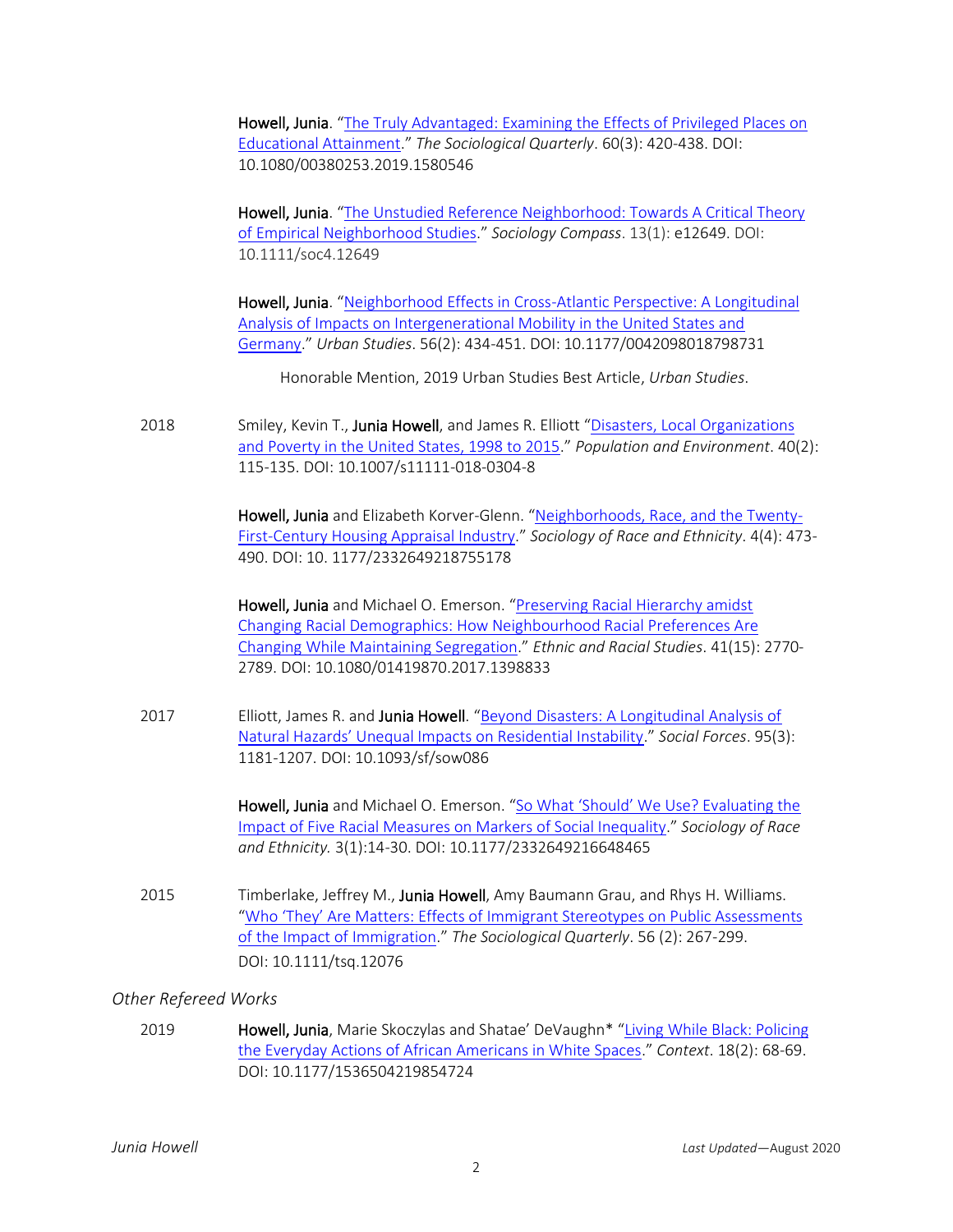Howell, Junia and James R. Elliott. "[As Disaster Costs Rise, So Does Inequality](https://journals.sagepub.com/doi/full/10.1177/2378023118816795)." *Socius: Sociological Research for a Dynamic World.* 4: 1-2. DOI: 10.1177/2378023118816795

2016 Howell, Junia. "Ideologies." In *(Un)Making Race and Ethnicity: A Reader*, edited by Michael O. Emerson, Jenifer Bratter and Sergio Chavez. New York, New York: Oxford University Press.

> Howell, Junia. "Thinking Strategically." In *(Un)Making Race and Ethnicity: A Reader*, edited by Michael O. Emerson, Jenifer Bratter and Sergio Chavez. New York, New York: Oxford University Press.

#### *Book Reviews*

- 2020 Howell, Junia. "[The Dream Revisited: Contemporary Debates about Housing,](https://journals.sagepub.com/eprint/WURFKEKBNVBZYR7BNMBS/full)  [Segregation, and Opportunity](https://journals.sagepub.com/eprint/WURFKEKBNVBZYR7BNMBS/full)," edited by Ingrid Gould Ellen and Justin Peter Steil (Columbia University Press, 2019). *Contemporary Sociology: A Journal of Reviews.* 49(4): 361-362. DOI: 10.1177/0094306120930218k.
- 2019 **Howell, Junia**. "Recovering Inequality: Hurricane Katrina, the San Francisco [Earthquake of 1906, and the Aftermath of Disaster](https://static1.squarespace.com/static/573ba69bcf80a1323384f7d6/t/5cbf0802f4e1fca95333106b/1556023298972/Howell%27s+Review+of+Kroll-Smith%27s+Recovering+Inequality.pdf)," by Steve Kroll-Smith (University of Texas Press, 2018). *Social Forces.* DOI: 10.1093/sf/soz031.

Howell, Junia. ["In Lady Liberty's Shadow: The Politics of Race and Immigrati](https://www.tandfonline.com/doi/abs/10.1080/01419870.2018.1499950)on in [New Jersey](https://www.tandfonline.com/doi/abs/10.1080/01419870.2018.1499950)," by Robyn Magalit Rodriguez (Rutgers University Press, 2017). *Ethnic and Racial Studies.* 42(3): 477-479. DOI: 10.1080/01419870.2018.1499950.

#### *White Papers, Technical Reports, and Policy Briefs*

| 2019 | Howell, Junia, Sara Goodkind, Leah Jacobs, Dominique Branson and Elizabeth Miller.<br>2019. "Pittsburgh's Inequality across Gender and Race." Gender Analysis White<br>Papers. City of Pittsburgh's Gender Equity Commission. DOI:<br>10.13140/RG.2.2.24443.46883                                                                          |
|------|--------------------------------------------------------------------------------------------------------------------------------------------------------------------------------------------------------------------------------------------------------------------------------------------------------------------------------------------|
| 2016 | O'Connell, Heather A. and Junia Howell. "Disparate City: Understanding Rising Levels<br>of Concentrated Poverty and Affluence in Greater Houston." Kinder Institute for<br>Urban Research, Rice University. DOI: 10.25611/s8s0-egss                                                                                                        |
| 2014 | <b>Howell, Junia.</b> "Community Survey Report and Proposed Action Steps." Community<br>Safety Initiative: Helping Our Own Development, Southeastern Houston<br>Transformation Alliance and Agape Development.                                                                                                                             |
| 2012 | Emersion, Michael O., Jenifer Bratter, Junia Howell, P. Wilner Jeanty, and Mike Cline.<br>"Houston Region Grows More Racially/Ethnically Diverse, With Small Declines in<br>Segregation: A Joint Report Analyzing Census Data from 1990, 2000, and 2010."<br>Kinder Institute for Urban Research, Rice University. DOI: 10.25611/bjy0-nr0n |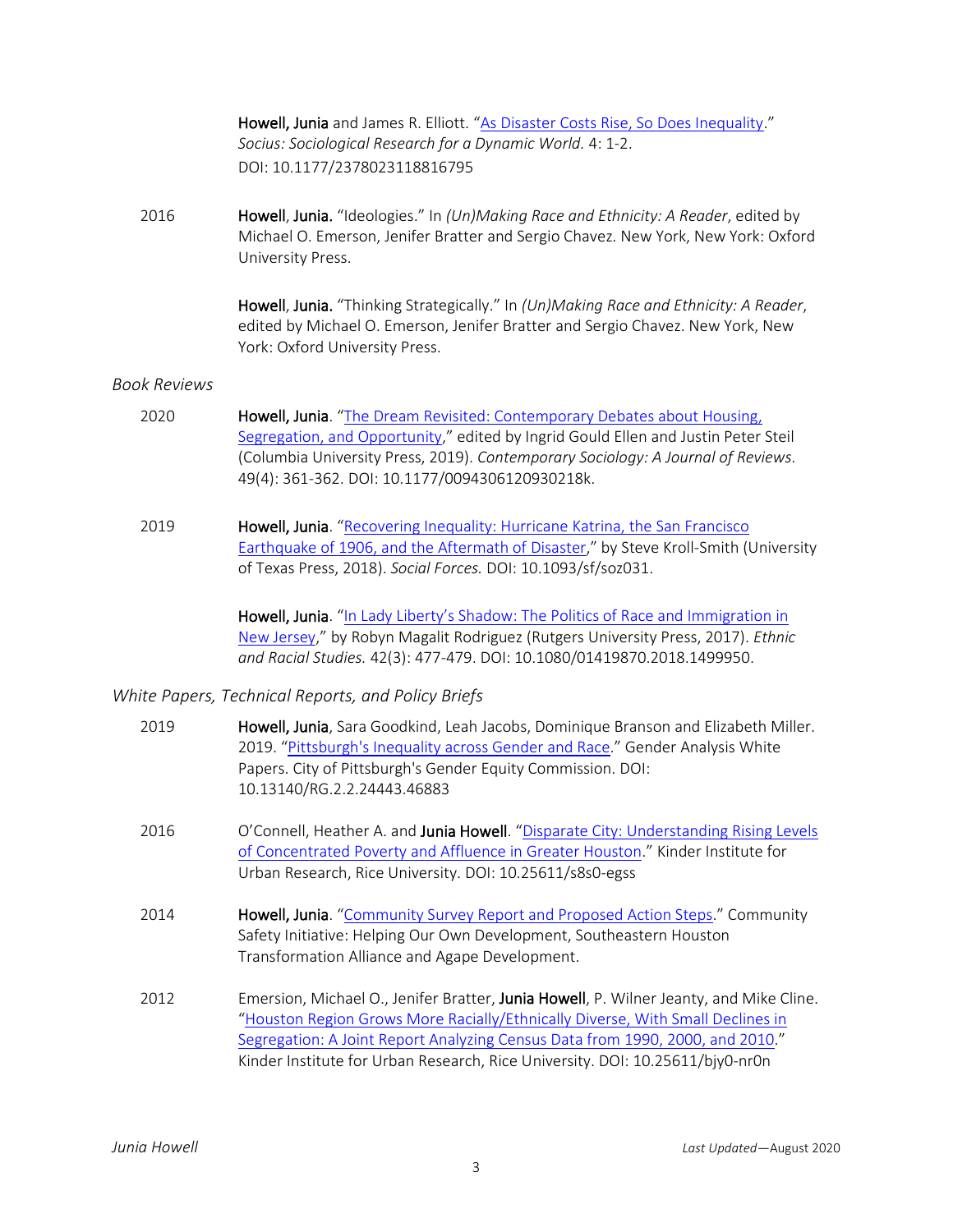#### *Opinion Editorials, Featured Blog Post and Other Writings*

| 2020 | Howell, Junia. "Defunding the Police Is Only Step One." SAGE Journal Blog. 6 July<br>(https://journalsblog.sagepub.com/blog/guest/defunding-the-police-is-only-step-<br>one).                                                                                                                                                                                                                                                                    |
|------|--------------------------------------------------------------------------------------------------------------------------------------------------------------------------------------------------------------------------------------------------------------------------------------------------------------------------------------------------------------------------------------------------------------------------------------------------|
|      | Howell, Junia. "We Can't Wait Until Coronavirus Is Over to Address Racial<br>Disparities." CityLab. 22 April (https://www.citylab.com/perspective/2020/<br>04/coronavirus-racial-inequality-health-care-test-data-equity/610174/).                                                                                                                                                                                                               |
| 2019 | Howell, Junia. "Yes, Pittsburgh; Its Racism." PublicSource. 23 September<br>(https://www.publicsource.org/yes-pittsburgh-its-racism/).                                                                                                                                                                                                                                                                                                           |
|      | Howell, Junia. "How The US System Of Neighborhood-Based Service Provision Can<br>Trap People In Poverty." London School of Economics' U.S.A. Politics and Policy Blog.<br>16 May (https://blogs.lse.ac.uk/usappblog/2019/05/16/how-the-us-system-of-<br>neighborhood-based-service-provision-can-trap-people-in-poverty/).                                                                                                                       |
|      | Howell, Junia and James R. Elliott. "Climate Change Isn't Hurting Everyone: White<br>Middle Class Americans Benefit From Natural Disasters." American Sociological<br>Association's Works in Progress. 8 March                                                                                                                                                                                                                                   |
|      | (http://www.wipsociology.org/2019/03/07/climate-change-isnt-hurting-everyone-<br>white-middle-class-americans-benefit-from-natural-disasters/?platform=hootsuite).                                                                                                                                                                                                                                                                               |
| 2018 | Howell, Junia. "Neighbourhood Effects in Cross-Atlantic Perspective: A Longitudinal<br>Analysis of Impacts on Intergenerational Mobility in the United States and<br>Germany." Urban Studies Journal Blog. 25 October<br>(https://www.urbanstudiesonline.com/resources/resource/neighbourhood-effects-<br>in-cross-atlantic-perspective-a-longitudinal-analysis-of-impacts-on-<br>intergenerational-mobility-in-the-united-states-and-germany/). |
|      | Howell, Junia. "Hurricane Season Not Only Brings Destruction and Death But Rising<br>$\frac{1}{2}$ $\frac{1}{2}$ $\frac{1}{2}$                                                                                                                                                                                                                                                                                                                   |

[Inequality Too](https://theconversation.com/hurricane-season-not-only-brings-destruction-and-death-but-rising-inequality-too-102085)." *The Conversations*. 24 August (https://theconversation.com/hurricane-season-not-only-brings-destruction-anddeath-but-rising-inequality-too-102085).

Reprinted in *Los Angeles Times*, *Chicago Tribune*, *Houston Chronicle*, *U.S. News and World Report*, *USA Today*, *San Francisco Gate, Univision, WHYY Radio*, *Alternet*, *Seattle Post-Intelligencer, My San Antonio, Connecticut Post, Stamford Advocate, Casper Star Tribune, Garn Press, International Business Times, Common Dreams, Idaho Press, Daily Beast, Sunburg News, Newss Club, Globoble, Truthout, Science Daily, Saeed Valadbaygi, Nation of Change, Inverse, LatinoUSA, City Metric, Davar*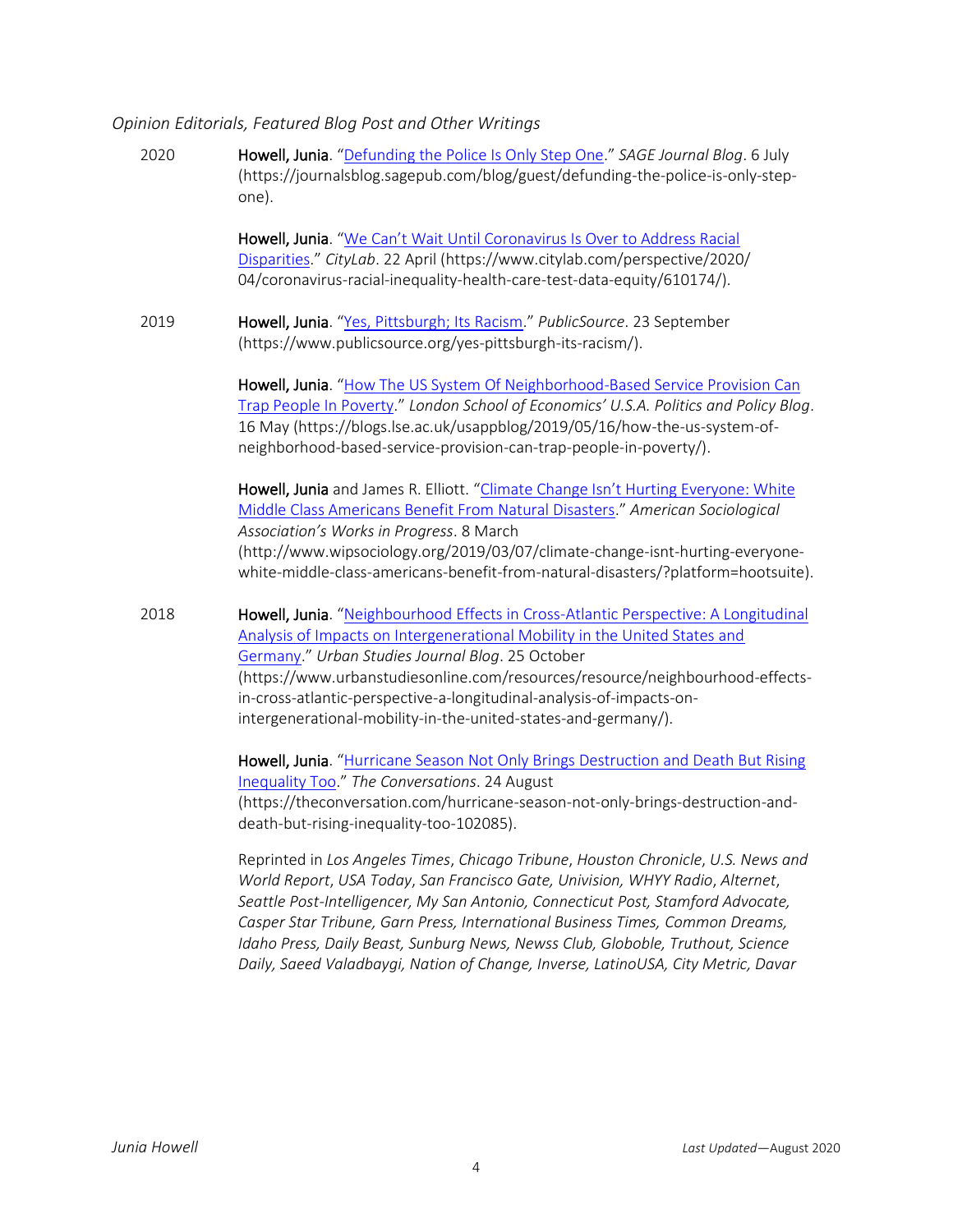## Grants

| 2020 | Korver-Glenn, Elizabeth (PI), Junia Howell and Ellen Whitehead (Co-PIs). "How<br>Rental Property Management Shapes Social and Economic Inequality." Russell Sage<br>Foundation Presidential Authority Grant. \$49,855.                           |
|------|--------------------------------------------------------------------------------------------------------------------------------------------------------------------------------------------------------------------------------------------------|
| 2019 | Howell, Junia, Curtis Brown, and Jeffery Stern. "Addressing Inequities in Disaster<br>Mitigation and Response Programs" Columbia University's Columbia World Problems<br>Project Development. \$15,000.                                          |
|      | Howell, Junia. "Racial Residential Segregation: Measures, Methods, and Meanings,"<br>University of Pittsburgh's Dietrich School of Arts and Sciences' Type I Third Term<br>Research Stipend. \$4,000.                                            |
| 2018 | Goodkind, Sara, Junia Howell, Elizabeth Miller and Leah Jacobs. "Intersectional<br>Analysis of the City of Pittsburgh," City of Pittsburgh's City wide Gender Analysis.<br>\$40,000.                                                             |
|      | Howell, Junia. "The Role of Local Government in Allegheny County's Neighborhood<br>Transformation from 1986 to 2018," University Center for Social and Urban<br>Research. \$10,000.                                                              |
|      | Howell, Junia. "Determining Value, Defining Worth: How Contemporary Home<br>Appraisals Drive Racial Inequality." Center on Race and Social Problems Pilot Grant.<br>\$10,000.                                                                    |
| 2016 | Howell, Junia. Rice University Department of Sociology Travel Grant. \$750.                                                                                                                                                                      |
|      | Howell, Junia. Kinder Institute for Urban Research Travel Grant. \$500.                                                                                                                                                                          |
| 2015 | Howell, Junia. Rice University Department of Sociology Travel Grant. \$750.                                                                                                                                                                      |
| 2014 | Howell, Junia. "Fostering Opportunities: The Role of Policy, City Characteristics, and<br>Urban Spatial Segmentation on the Intergenerational Transmission of<br>Socioeconomic Status," Wagoner Foreign Study Scholarship. \$7,500.              |
|      | Howell, Junia. "Fostering Opportunities: Policies, City Characteristics, and<br>Segregation's Impact on Intergenerational Socioeconomic Status," Rice University's<br>Social Science Research Institute Dissertation Improvement Grant. \$2,500. |

# Fellowships and Honors

- 2018 Faculty-Student Collaborative Research Award. "Determining Value, Defining Worth: How Contemporary Home Appraisals Drive Racial Inequality."
- 2017 Princeton Society of Fellows, Finalist.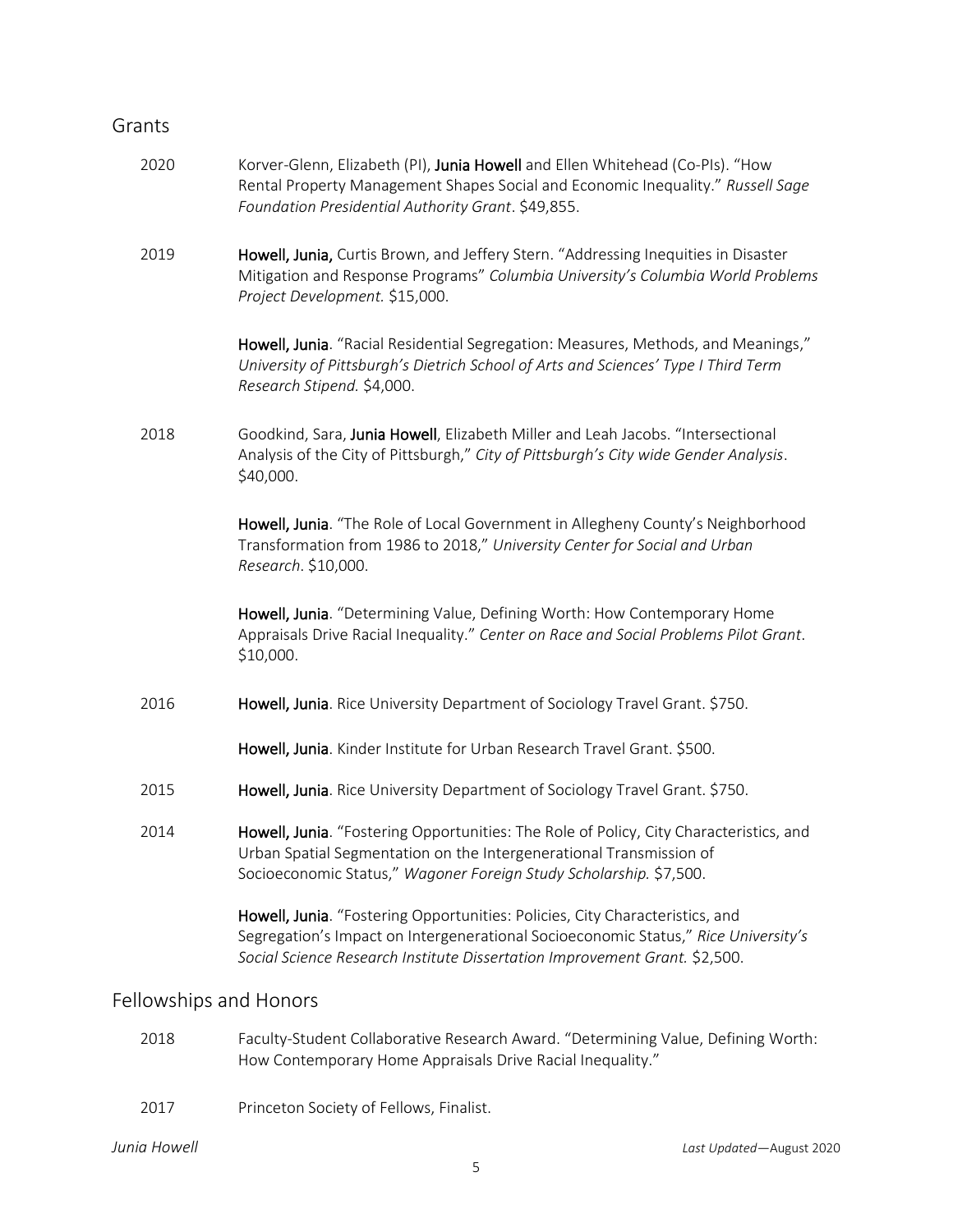Graduate Instructor of Record Award, Finalist. Rice University.

2013 Scholarship for Social Psychology—Inter-University Consortium for Political and Social Research Summer Program, University of Michigan. \$3,500.

> Walter and Helen Hall Graduate Paper Prize for a Methodological Contribution— Rice University *Introducing the Index of Segregation: A Multi-Group Segregation Measure.*

## Presentations and Panels

#### *Invited Talks*

2020 Howell, Junia. "The Impact of Disasters on Wealth Inequality in the U.S." *National Emergency Management Association (NEMA)'s 2020 Emergency Management Policy and Leadership Forum*.

> Howell, Junia. "[Winners and Losers: How Natural Disasters and Our Responses to](https://www.youtube.com/watch?v=CtuKUxiiANQ)  [Them are Enriching the Privileged and Devastating the Marginalized.](https://www.youtube.com/watch?v=CtuKUxiiANQ)" *Wheaton College*, Wheaton, Illinois.

Howell, Junia. "Constructing Space: How Race Continues To Shape Cities." *Louisiana State University*, Baton Rouge, Louisiana.

2019 **Howell, Junia**. "What's Missing From the Conversation?: Including White Advantage Space in Discussion of Neighborhood Inequality." *University of Washington's West Coast Poverty Center*, Seattle, Washington.

> Howell, Junia. "The Myth of the Black Ghetto and Its Middle Class Exodus: Black Residential Distribution Patterns from 1960 to 2015." *The Pennsylvania State University*, State College, Pennsylvania.

> Howell, Junia. "The Myth of the Black Ghetto and Its Middle Class Exodus: Black Residential Distribution Patterns from 1960 to 2015." *Kinder Institute for Urban Research*, Houston, Texas.

2018 Howell, Junia. "Inequality: The Centrality of Appraisals in Persistent Wealth, Educational, Income and Neighborhoods." *Carnegie Mellon University's Center for Economic Development*, Pittsburgh, Pennsylvania.

> Howell, Junia. "Selecting Reimagined Variables: Using Empirical Evaluation Technics to Choose Measures of Race, Poverty and Inequality" *Society for Epidemiological Research*, Baltimore, Maryland.

> Howell, Junia. "Damages Done: The Longitudinal Impacts of Natural Hazards on Residential Mobility, Wealth Polarization and Community in the United States" *Carnegie Mellon University Environmental Humanities Research Seminar*, Pittsburgh, Pennsylvania.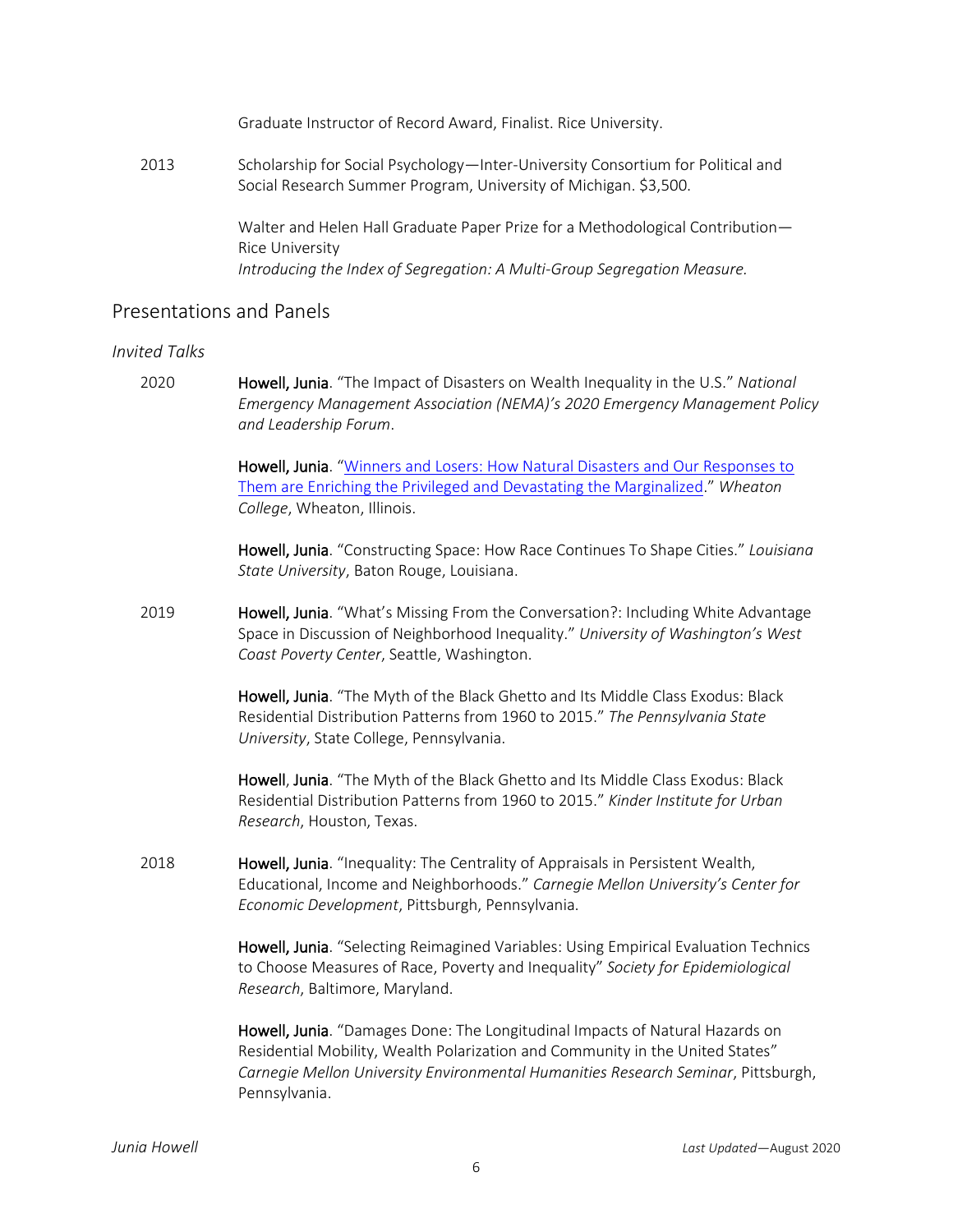#### *Invited Panels*

2020 *"*Black Lives Matter (In Disasters, Too): The Intersection of Race and Policy in Disasters." *American Bar Association's Virtual Disaster Symposium*. 2018 *"*The 21st Century American City: Habitats of Contact." *PennState Behrend Public* 

# *Conference Presentations*

*Policy Fund*, Erie, Pennsylvania.

2019 Howell, Junia and Elizabeth Korver-Glenn. "The Increasing Effect of Neighborhood Racial Composition on Housing Values across the U.S., 1990-2010." *American Sociological Association*. New York City, New York.

> Howell, Junia and Elizabeth Korver-Glenn. "The Increasing Effect of Neighborhood Racial Composition on Housing Values across the U.S., 1990-2010." *Federal Reserve System's Biennial Community Development Research Conference Renewing the Promise of the Middle Class*. Washington, D.C.

Howell, Junia and Candice Robinson.\* "The Myth of the Black Middle Class Exodus: Where the Black Middle Class Has Lived, Invested, and Engaged from 1960 to 2015." *Population Association of America*, Austin, Texas.

Howell, Junia. "Policing the Mundane: How White Space Heightens Racial Disparities in Arrest Rates for Minor Offences, 1980 to 2015." *Population Association of America*, Austin, Texas.

2018 **Howell, Junia, Marie Skoczylas and Dalton Dornish\*.** "The Role of White Residential Segregation and Policing Policies on White-Black Differential Drug Arrest Rates." *American Sociological Association*, Philadelphia, Pennsylvania.

> Smiley, Kevin T. Junia Howell and James R. Elliott. "Disasters, Local Organizations, and Poverty in the United States, 1998 to 2015." *American Sociological Association*, Philadelphia, Pennsylvania.

> Howell, Junia and Christina Ong\*. "Moving Out ≠ Moving Up: The Divergent Influence of Ethnic Enclaves on Asian, Latinx, Black and White Residents." *Society for the Study of Social Problems*, Philadelphia, Pennsylvania.

> Howell, Junia and Alannah Caisey\*. "Separate and Unequal: Racialized Tracking and the Perpetuation of Educational Inequality." *Society for the Study of Social Problems*, Philadelphia, Pennsylvania.

Howell, Junia and Elizabeth Korver-Glenn. "Priced out: How Urbanization and Segregation Drive Neighborhood Racial Inequality in Home Values." *Population Association of America*, Denver, Colorado.

Denotes student coauthor at time of presentation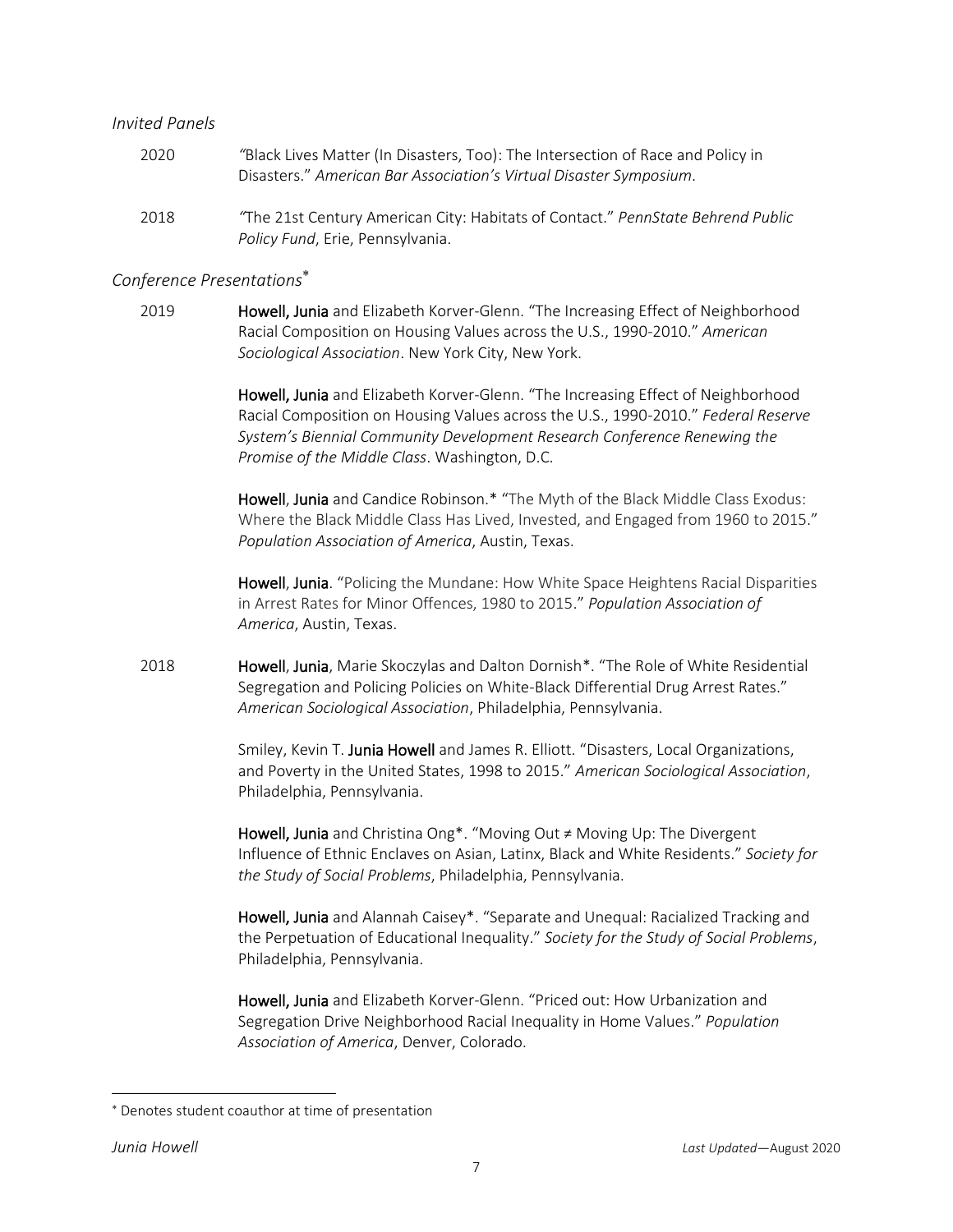Howell, Junia. "The Tipping Point: An Examination of Poverty Concentration Measurement Validity and Reliability for Neighborhood Effects Research." *Population Association of America*, Denver, Colorado.

Howell, Junia. "Harnessing the 21st Century Data Revolution in Sociological Instruction." *North Central Sociological Association*, Pittsburgh, Pennsylvania.

Caisey, Alannah\* and Howell, Junia. "The Racialized 'Talented Tenth': How Gifted and Talented Tracking Is Racialized and Perpetuates Educational Inequality." *Clark Atlanta University's Symposium Examining Race and Economic Inequality*, Atlanta, Georgia.

- 2017 **Howell, Junia** and James R. Elliott. "Wealth Polarization and Natural Hazards: A Longitudinal Analysis of the Cumulative Effects on Inequality." *American Sociological Association*, Montreal, Quebec, Canada.
- 2016 **Howell, Junia**. "What Type of Racial Segregation Drives Socioeconomic Inequality? A Review of the Empirical Evidence." *Racial Segregation Conference—Innovations in the Measurement and Analysis of Racial Segregation*, College Station, Texas.

Elliott, James R. and Junia Howell. "The Cumulative Effect of Natural Hazard Exposure on Socioeconomic Inequality." *American Sociological Association*, Seattle, Washington.

Howell, Junia and Elizabeth Korver-Glenn. "Neighborhood Racial Biases in 21st Century Housing Appraisals." *Urban Affairs Association*, San Diego, California.

2015 Howell, Junia. "Demystifying the Great and Powerful Oz? A Cross-National Comparison of Neighborhood Effects on Socioeconomic Mobility." *American Sociological Association*, Chicago, Illinois.

> Howell, Junia. "Beyond Neighborhoods: The Role of City Segregation on Economic Mobility." *Urban Affairs Association*, Miami, Florida.

- 2014 Howell, Junia. "Racialization Not Assimilation: The Racialized Residential Segmentation of Latino and Asian Immigrants." *Urban Affairs Association*, San Antonio, Texas.
- 2013 Smiley, Kevin and Junia Howell. "The Preference Paradox: Sprawl versus Urbanism" *Urban Affairs Association*, San Francisco, California.
- 2012 Timberlake, Jeffrey M., Junia Howell, Amy Baumann Grau, and Rhys H. Williams. "Effects of Immigrant Stereotypes on Public Assessments of the Impact of Immigration." *American Sociological Association*, Denver, Colorado.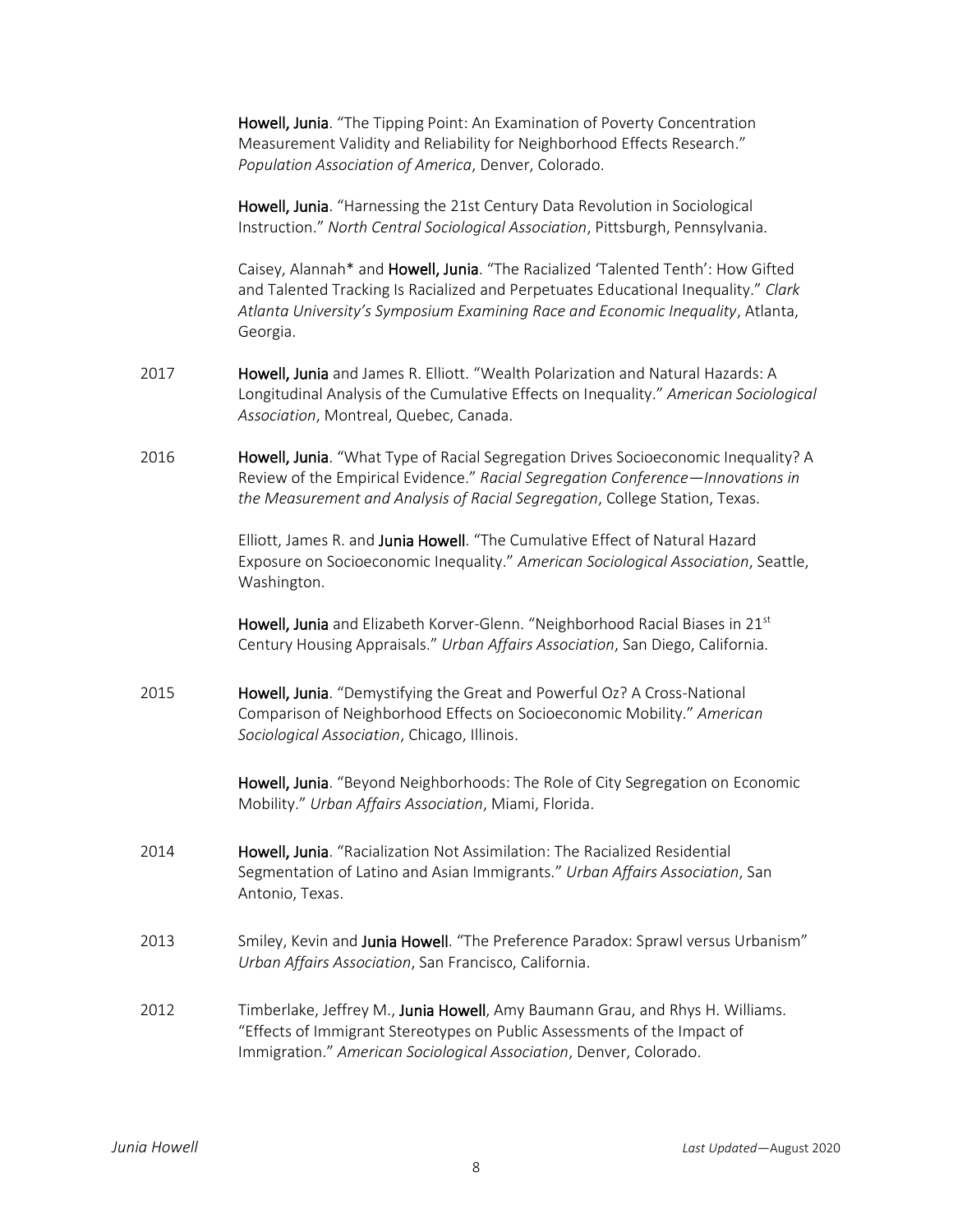# Teaching Experience

# *Instructor*

|                   | 2020 | Capstone Research Practicum (SOC 1500), University of Pittsburgh, Spring.                                                                                                                                     |
|-------------------|------|---------------------------------------------------------------------------------------------------------------------------------------------------------------------------------------------------------------|
|                   | 2019 | Race and Ethnicity (SOC 2035), University of Pittsburgh, Fall.<br>Race around the World (SOC 1364), University of Pittsburgh, Fall.<br>Pittsburgh Area Study (SOC 1277), University of Pittsburgh, Spring.    |
|                   | 2018 | Introduction to Social Statistics (SOC 2201), University of Pittsburgh, Fall.<br>Urban Sociology (SOC 0444), University of Pittsburgh, Fall.<br>Urban Sociology (SOC 0444), University of Pittsburgh, Spring. |
|                   | 2017 | Urban Sociology (SOC 0444), University of Pittsburgh, Fall.                                                                                                                                                   |
|                   | 2016 | Social Statistics (SOCI 382), Rice University, Spring.                                                                                                                                                        |
| Graduate Advising |      |                                                                                                                                                                                                               |
|                   | 2020 | Committee Member. Comprehenive Exam. Carolina Hernandez.                                                                                                                                                      |
|                   |      | Committee Member. Dissertation. Alana Fields.                                                                                                                                                                 |

2019- Committee Member. Dissertation. Sarah Lawrence Langman.

## *Undergraduate Advising*

| 2018-2019 | Chair. Bachelors of Philosophy Honor's Thesis. Olivia Kelley. "Photovoice in |
|-----------|------------------------------------------------------------------------------|
|           | Pittsburgh: Identifying Community Assets Through the Eyes of Young People."  |

2017-2018 Chair. Undergraduate Honor's Thesis. Dalton Dornish. "Offense, Enforcement, or Space?: Investigating Factors Driving Racially Disparate Drug Arrest Rates."

# Quantitative Skills and Data Management Projects

## *Additional Quantitative Training*

2013 Inter-University Consortium for Political and Social Research Summer Program, University of Michigan (Maximum Likelihood Estimation; Advanced Maximum Likelihood Estimation; Longitudinal Data Analysis; Social Network Analysis).

#### *Contracted Data Management*

| 2020 | Howell, Junia. Livability Rankings for Metropolitan Areas. CityLab.                                                               |
|------|-----------------------------------------------------------------------------------------------------------------------------------|
| 2013 | <b>Howell, Junia</b> . Geocoded and Created Contextual Data Set for the Portrait of American<br>Life Survey (PALS) Waves 1 and 2. |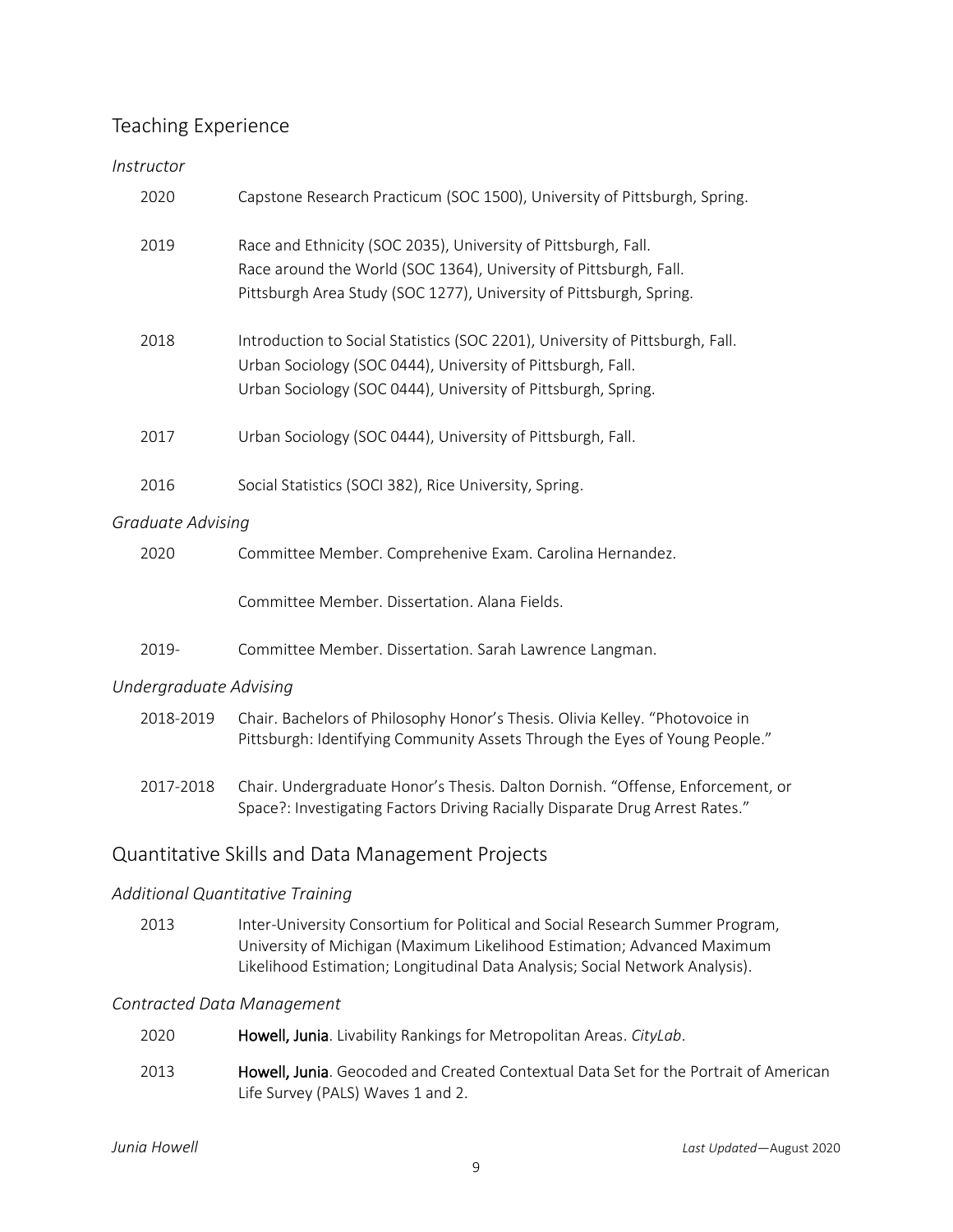2012 **Howell, Junia** and Rose Medeiros. Created Longitudinal Attrition Weights and Corresponding Documentation for the Portrait of American Life Survey (PALS) Wave 2.

### *User Written Statistical Packages*

| 2018 | Howell, Junia. Isolation. <i>Stata</i> . Finds the Isolation inequality index for all observations in<br>the data set or within each bysort group.   |
|------|------------------------------------------------------------------------------------------------------------------------------------------------------|
| 2016 | Howell, Junia. Gini. Stata. Finds the Gini inequality index for observations within a<br>particular sub-group and saves it in a new variable.        |
| 2015 | Howell, Junia. Information. Stata. Finds Theil's (1972) Information (H) index for all<br>observations in the data set or within each bysort group.   |
| 2013 | Howell, Junia. Segregation. Stata. Finds the Segregation or Dissimilarity Index for all<br>observations in the data set or within each bysort group. |
| 2012 | Howell, Junia. Entropy. Stata. Finds Theil's (1972) Entropy index for each observation or<br>for a given group and saves it in a new variable.       |

## *Computer Languages and Programs*

Stata; R; Excel; ArcGIS; Python; SAS

# Community Engagement

### *Multimedia Products*

| 2020 | Howell, Junia. Wrote and Produced. "Is Redlining Really Over? A Closer Look at U.S.<br>Housing Reopens Old Questions about Racism."<br>(https://www.youtube.com/watch?v=Y42pKillJBU&t=5s)<br>Shared on Twitter; Watched over 10,000 times |
|------|-------------------------------------------------------------------------------------------------------------------------------------------------------------------------------------------------------------------------------------------|
| 2019 | Howell, Junia. Wrote and Produced. "Disasters and FEMA aid Exacerbate Racial<br>Inequality." (https://www.youtube.com/watch?v=j3YiXWYxI3U)                                                                                                |
| 2018 | Howell, Junia. Wrote and Produced. "What is a "Normal" Neighborhood? The<br>Unstudied Reference Neighborhood."<br>(https://www.youtube.com/watch?v=Y42pKillJBU&t=5s)                                                                      |

#### *News Media Appearances*

2020 Interviewed. Katherine Khashimova Long's "Language In Seattle-Area Rental Ads [Divides Neighborhoods Along Racial Lines, UW](https://www.seattletimes.com/business/real-estate/language-in-seattle-area-rental-ads-divides-neighborhoods-on-racial-lines-uw-study-finds/) Study Finds." *Seattle Times*. 7 September (https://www.seattletimes.com/business/real-estate/language-inseattle-area-rental-ads-divides-neighborhoods-on-racial-lines-uw-study-finds/)

> Interviewed. Thomas Frank's "[Disaster Loans Foster Disparities in Black](http://www.eenews.net/stories/1063477407)  [Communities](http://www.eenews.net/stories/1063477407)." *E&E News*. 30 June (www.eenews.net/stories/1063477407)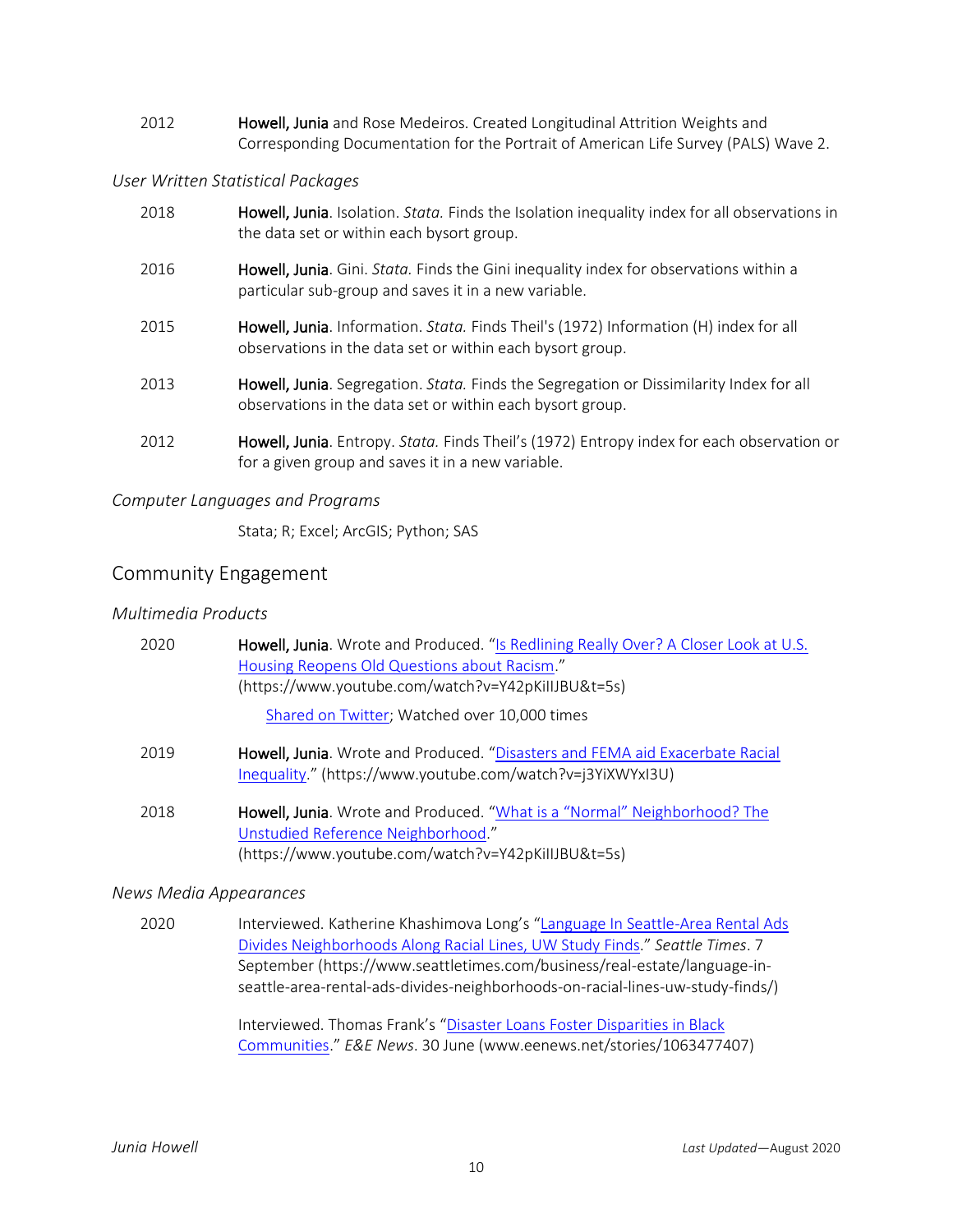Interviewed. Marcus Harrison Green's "Coronavirus [Recovery Can't Lead To a](https://crosscut.com/2020/04/%20coronavirus-recovery-cant-lead-more-gentrified-seattle) More [Gentrified Seattle](https://crosscut.com/2020/04/%20coronavirus-recovery-cant-lead-more-gentrified-seattle)." *Crosscut* 8 April (https://crosscut.com/2020/04/ coronavirusrecovery-cant-lead-more-gentrified-seattle)

Interviewed. "[We Are Here](https://luminarypodcasts.com/listen/roxane-gay-and-dr-tressie-mcmillan-cottom/hear-to-slay/we-are-here/787387bc-8c69-4995-81a5-9a41f2680385)." *Hear to Slay with Roxane Gay and Dr. Tressie McMillan Cottom*. Season 1 Episode 34. 28 January. (https://luminarypodcasts.com/listen/roxane-gay-and-dr-tressie-mcmillancottom/hear-to-slay/we-are-here/787387bc-8c69-4995-81a5-9a41f2680385).

Interviewed. Sharon Zhang's ["Australia's Fires Show How Wealth Inequality](https://truthout.org/articles/australias-fires-show-how-wealth-inequality-compounds-climate-disasters/)  [Compounds Climate Disasters](https://truthout.org/articles/australias-fires-show-how-wealth-inequality-compounds-climate-disasters/)." *Truthout* 18 January (https://truthout.org/articles/australias-fires-show-how-wealth-inequalitycompounds-climate-disasters/)

Interviewed. Emily Bamforth's "[Cleveland Is The Worst Metropolitan Area For Black](https://www.cleveland.com/news/2020/01/cleveland-is-the-worst-metropolitan-area-for-black-women-new-study-shows-why.html)  [Women, New Study Shows. Why?](https://www.cleveland.com/news/2020/01/cleveland-is-the-worst-metropolitan-area-for-black-women-new-study-shows-why.html)" *Cleveland.com* 17 January (https://www.cleveland.com/news/2020/01/cleveland-is-the-worst-metropolitanarea-for-black-women-new-study-shows-why.html)

Data Analysis. Brentin Mock's "['What 'Livability' Looks Like for Black Women.](https://www.citylab.com/equity/2020/01/best-cities-black-women/604384/)" *CityLab*. 9 January (https://www.citylab.com/equity/2020/01/best-cities-blackwomen/604384/)

Featured in Tanya A. Christian's "Data Is In: These Are [The Best Cities For Black](https://www.essence.com/news/best-metro-areas-black-women/)  [Women](https://www.essence.com/news/best-metro-areas-black-women/)" *Essence* (https://www.essence.com/news/best-metro-areas-blackwomen/); Dawn Onley's "[Study Analyzed The Best And Worst U.S. Cities for](https://thegrio.com/2020/01/10/study-analyzed-the-best-and-worst-u-s-cities-for-black-women-to-live/)  [Black Women to Live](https://thegrio.com/2020/01/10/study-analyzed-the-best-and-worst-u-s-cities-for-black-women-to-live/)" *The Grio*. (https://thegrio.com/2020/01/10/studyanalyzed-the-best-and-worst-u-s-cities-for-black-women-to-live/)

2019 Quoted. Paul Martino's "'[Pittsburgh Has A Problem with](https://pittsburgh.cbslocal.com/2019/12/05/councilman-ricky-burgess-wants-to-declare-racism-a-public-health-crisis/) Institutional Racism': [Pittsburgh City Councilman Wants To Declare Racism A Public Health Crisis](https://pittsburgh.cbslocal.com/2019/12/05/councilman-ricky-burgess-wants-to-declare-racism-a-public-health-crisis/)" *CBS Pittsburgh*. 5 December (https://pittsburgh.cbslocal.com/2019/12/05/councilmanricky-burgess-wants-to-declare-racism-a-public-health-crisis/)

> Quoted. "[Racism as a Public Health Crisis Focus of City Council Meetings](https://www.post-gazette.com/local/city/2019/12/05/Racism-public-health-crisis-Pittsburgh-city-council-Burgess-Lavelle-inequality-gender-race/stories/201912050123)." *Pittsburgh Post-Gazette*. 5 December (https://www.postgazette.com/local/city/2019/12/05/Racism-public-health-crisis-Pittsburgh-citycouncil-Burgess-Lavelle-inequality-gender-race/stories/201912050123)

Interviewed. Brentin Mock's "[Why Pittsburgh Is the Worst City for Black Women, in](https://www.citylab.com/equity/2019/09/black-women-pittsburgh-mortality-poverty-racism-jobs-police/598291/)  [6 Charts](https://www.citylab.com/equity/2019/09/black-women-pittsburgh-mortality-poverty-racism-jobs-police/598291/)" *CityLab* 20 September (https://www.citylab.com/equity/2019/09/blackwomen-pittsburgh-mortality-poverty-racism-jobs-police/598291/)

Featured Segment. Damon Young's "Pittsburgh Is the Worst City in America for [Black People. Here's How It Can Get Better](https://verysmartbrothas.theroot.com/pittsburgh-is-the-worst-city-in-america-for-black-peopl-1838218551)" *The Root* 18 September (https://verysmartbrothas.theroot.com/pittsburgh-is-the-worst-city-in-america-forblack-peopl-1838218551)

Featured on *Rickey Smiley [Morning Show](https://www.youtube.com/watch?v=Me9GIPBskbE)* 19 September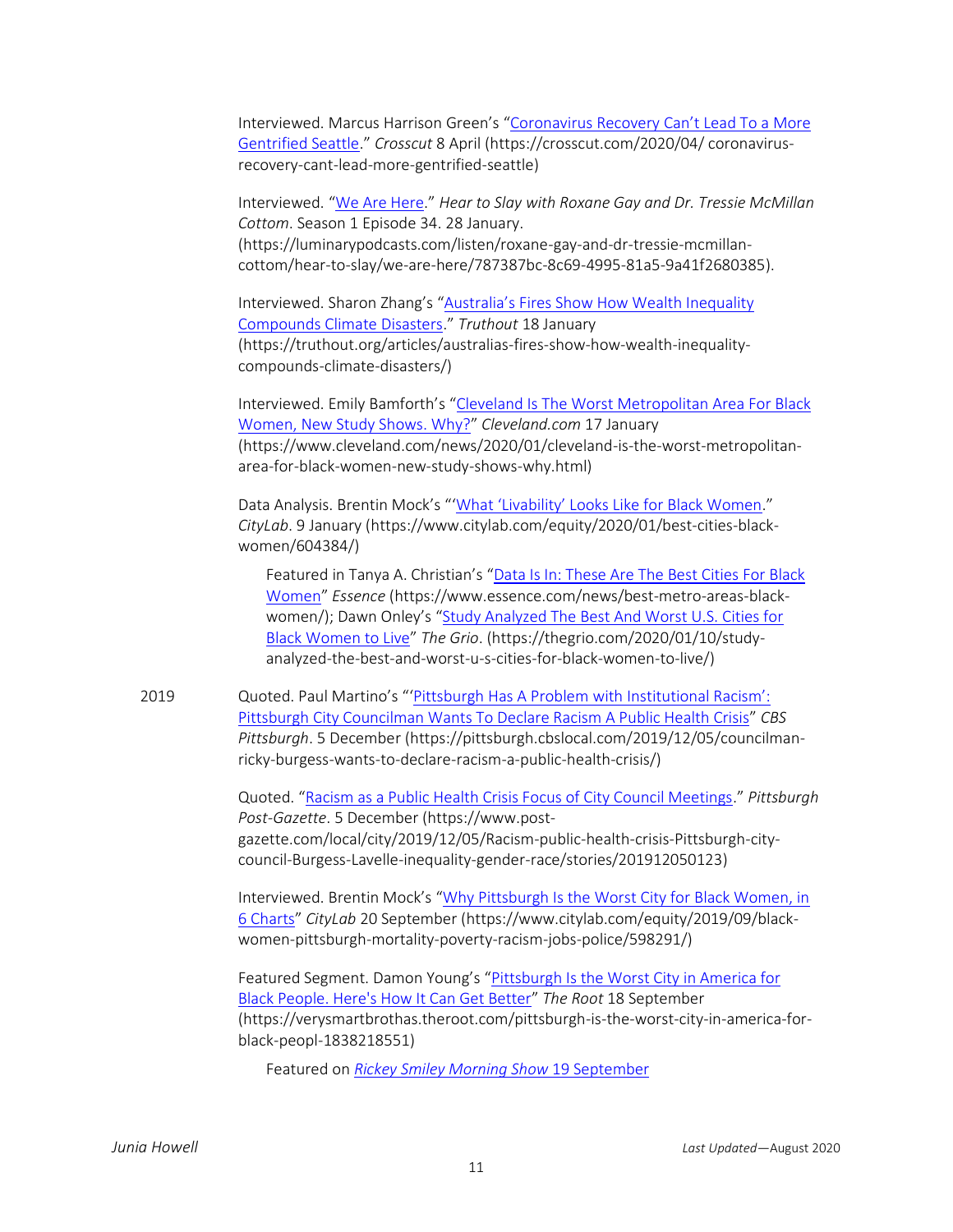Live Radio Interviewed. [Lynne Hayes-Freeland.](https://kdkaradio.radio.com/hosts/lynne-hayes-freeland) *CBS Pittsburgh Radio KDKA*. 18 September.

Interviewed. Jon Delano's "[Peduto, Gender Equity Commission Present Findings On](https://pittsburgh.cbslocal.com/video/4168392-peduto-gender-equity-commission-present-findings-on-pittsburghs-gender-and-racial-inequality/) [Pittsburgh's Gender And Racial Inequality.](https://pittsburgh.cbslocal.com/video/4168392-peduto-gender-equity-commission-present-findings-on-pittsburghs-gender-and-racial-inequality/)" *CBS Pittsburgh*. 17 September (https://pittsburgh.cbslocal.com/video/4168392-peduto-gender-equitycommission-present-findings-on-pittsburghs-gender-and-racial-inequality/)

Interviewed. Kathleen J. Davis's "[Maternal Mortality Rates For Black Women In](https://www.wesa.fm/post/maternal-mortality-rates-black-women-pittsburgh-higher-most-other-us-cities#stream/0)  [Pittsburgh Higher Than In Most Other U.S. Cities](https://www.wesa.fm/post/maternal-mortality-rates-black-women-pittsburgh-higher-most-other-us-cities#stream/0)" *Pittsburgh's NPR Station*. 17 September (https://www.wesa.fm/post/maternal-mortality-rates-black-womenpittsburgh-higher-most-other-us-cities#stream/0).

Interviewed. J. Dale Shoemaker's "P[ittsburgh's Black Residents Feel Consequences](https://www.publicsource.org/pittsburghs-black-residents-feel-consequences-of-inequality-more-starkly-than-in-other-u-s-cities-new-city-report-finds/)  [Of Inequality More Starkly Than In Other U.S. Cities, New City Report Finds](https://www.publicsource.org/pittsburghs-black-residents-feel-consequences-of-inequality-more-starkly-than-in-other-u-s-cities-new-city-report-finds/)." *Public Source*. 17 September. (https://www.publicsource.org/pittsburghs-black-residentsfeel-consequences-of-inequality-more-starkly-than-in-other-u-s-cities-new-cityreport-finds/)

Interviewed. Ashley Murray's "[Pittsburgh's Black Population Trails Other Cities In](https://www.post-gazette.com/local/city/2019/09/17/Pittsburgh-black-population-better-life-quality-comparable-city-gender-equity-commission-race/stories/201909170114)  [Quality Of Life, Report Says](https://www.post-gazette.com/local/city/2019/09/17/Pittsburgh-black-population-better-life-quality-comparable-city-gender-equity-commission-race/stories/201909170114)." *Pittsburgh Post-Gazette*. 17 September. (https://www.post-gazette.com/local/city/2019/09/17/Pittsburgh-black-populationbetter-life-quality-comparable-city-gender-equity-commissionrace/stories/201909170114)

Interviewed. Bob Bauder's "[Pittsburgh's Black Population Trails Other Cities in](https://triblive.com/local/pittsburgh-allegheny/report-offers-stark-picture-of-inequalities-by-gender-race-in-pittsburgh/)  [Quality Of Life, Report Says](https://triblive.com/local/pittsburgh-allegheny/report-offers-stark-picture-of-inequalities-by-gender-race-in-pittsburgh/)." *TribLive*. 17 September. (https://triblive.com/local/pittsburgh-allegheny/report-offers-stark-picture-ofinequalities-by-gender-race-in-pittsburgh/)

Interviewed. Rachel Leven's "[Natural Disasters Are Getting Worse. People with the](https://publicintegrity.org/environment/climate-change-natural-disasters/%20and%20https:/features.weather.com/collateral/natural-disasters-inequality/)  [Least Power Are Most at Risk](https://publicintegrity.org/environment/climate-change-natural-disasters/%20and%20https:/features.weather.com/collateral/natural-disasters-inequality/)." *The Center for Public Integrity* and *The Weather Channel*. 25 April. (https://publicintegrity.org/environment/climate-change-naturaldisasters/ and https://features.weather.com/collateral/natural-disasters-inequality/)

Interviewed. Thomas Frank's "[Dems Seek Probe Of Discrimination In Aid](https://www.eenews.net/climatewire/2019/04/22/stories/1060196213)." *Environment & Energy News*. 22 April. (https://www.eenews.net/climatewire/2019/04/22/stories/1060196213)

Interviewed. Ashley Archibald's "[When the Subduction Zone Quake Finally Happens,](https://www.realchangenews.org/2019/04/17/when-subduction-zone-quake-finally-happens-it-may-take-decades-recover-will-there-be)  [It May Take Decades To Recover. But Will There Be Equity in The Rebuilding](https://www.realchangenews.org/2019/04/17/when-subduction-zone-quake-finally-happens-it-may-take-decades-recover-will-there-be)  [Process?](https://www.realchangenews.org/2019/04/17/when-subduction-zone-quake-finally-happens-it-may-take-decades-recover-will-there-be)" *Real Change*. 17 April. (https://www.realchangenews.org/2019/04/17/when-subduction-zone-quakefinally-happens-it-may-take-decades-recover-will-there-be)

Interviewed. Gretchen Frazee's "[How Natural Disasters Can Increase Inequality](https://www.pbs.org/newshour/economy/making-sense/how-natural-disasters-can-increase-inequality)" *PBS News Hour*. 11 April. (https://www.pbs.org/newshour/economy/making-sense/hownatural-disasters-can-increase-inequality)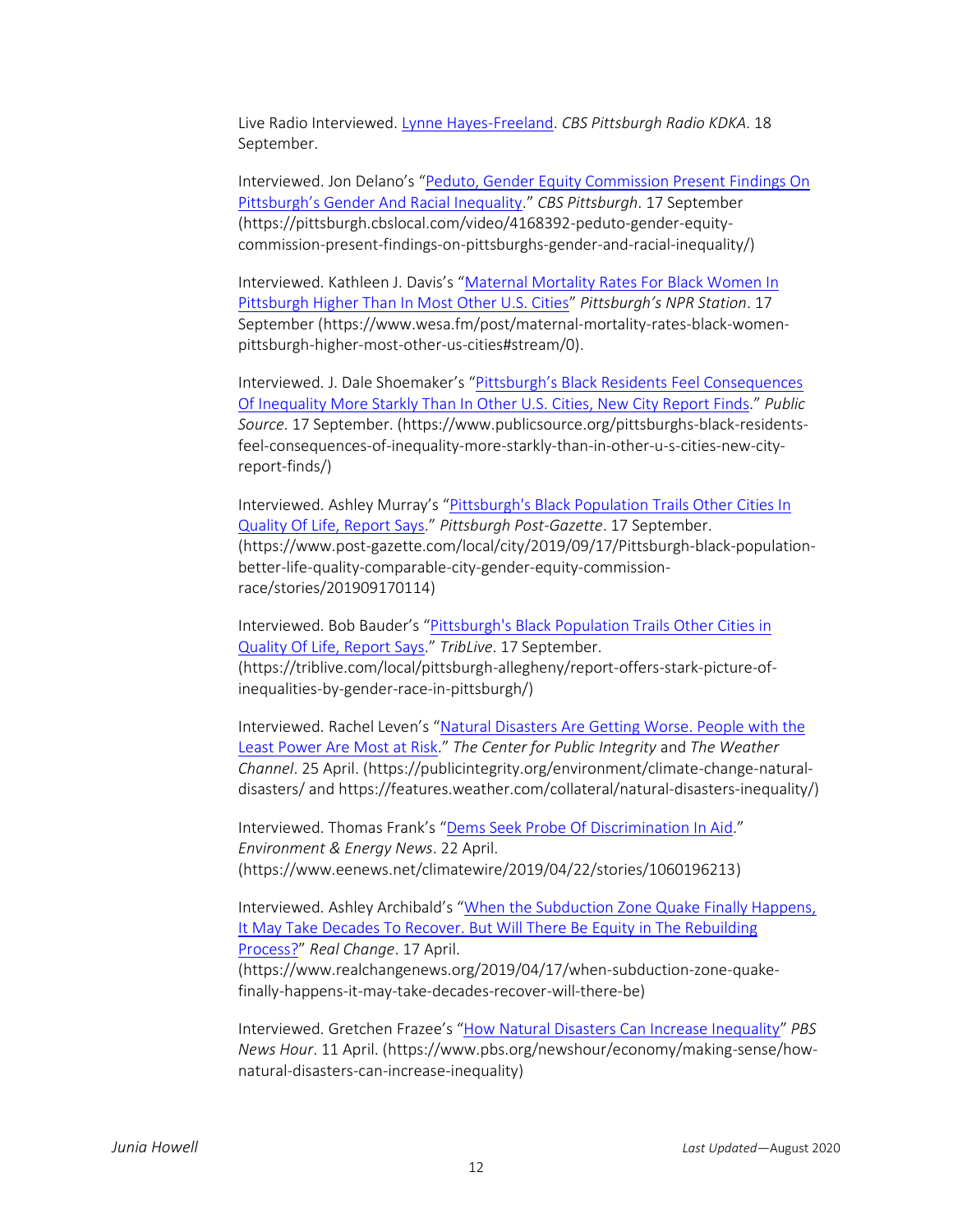Interviewed. Micaela Fox Corn's "[Compounding Privileges in White, Affluent](https://www.pittwire.pitt.edu/news/compounding-privileges-white-affluent-neighborhoods-drive-urban-inequality)  [Neighborhoods Drive Urban Inequality](https://www.pittwire.pitt.edu/news/compounding-privileges-white-affluent-neighborhoods-drive-urban-inequality)." *PittWire*. 8 April. (https://www.pittwire.pitt.edu/news/compounding-privileges-white-affluentneighborhoods-drive-urban-inequality)

Reprinted in *Pittsburgh Urban Media*

Interviewed. Christopher Flavelle's "[FEMA Aid Helps White Homeowners Most](https://www.bloomberg.com/news/articles/2019-03-22/fema-aid-helps-white-homeowners-most)" *Bloomberg News*. 22 March. (https://www.bloomberg.com/news/articles/2019-03- 22/fema-aid-helps-white-homeowners-most)

Interviewed. Tanvi Misra's ["To Dismantle Inequality, Focus on 'Advantaged'](https://www.citylab.com/equity/2019/03/social-inequality-data-race-wealth-education-white-privilege/584761/)  [Neighborhoods](https://www.citylab.com/equity/2019/03/social-inequality-data-race-wealth-education-white-privilege/584761/)" *CityLab*. 18 March. (https://www.citylab.com/equity/2019/03/social-inequality-data-race-wealtheducation-white-privilege/584761/)

Interviewed. Rebecca Hersher and Robert Benincasa's "How Federal Disaster Money [Favors The Rich](https://www.npr.org/2019/03/05/688786177/how-federal-disaster-money-favors-the-rich)." *National Public Radio*. 5 March. (https://www.npr.org/2019/03/05/688786177/how-federal-disaster-money-favorsthe-rich). Also heard on *Morning Edition*, *Code Switch*, *UpFirst*.

Interviewed. "[The Economy](https://the-big-one.scpr.org/)." Pasadena, California's National Public Radio KPCC's Podcast *The Big One: Your Survival Guide*. Episode 5. 7 February. (https://the-bigone.scpr.org/).

Quoted. Annie Lowrey's "[What the Camp Fire Revealed](https://www.theatlantic.com/ideas/archive/2019/01/why-natural-disasters-are-worse-poor/580846/)" *The Atlantic*. 21 January. (https://www.theatlantic.com/ideas/archive/2019/01/why-natural-disasters-areworse-poor/580846/).

2018 Featured Segment. James Brasuell's "[Inequality Found in the 'Unstudied](https://www.planetizen.com/news/2018/12/101812-inequality-found-unstudied-neighborhoods-too)  [Neighborhoods' Too](https://www.planetizen.com/news/2018/12/101812-inequality-found-unstudied-neighborhoods-too)" *Planetizen*. 4 December. (https://www.planetizen.com/news/2018/12/101812-inequality-found-unstudiedneighborhoods-too).

> Interviewed. Lauren Lee White's "California's Wildfires Are Exposing the Rotten Core of Capitalism: It's [Going to Get Weirder from Here](https://www.vice.com/en_us/article/8xpgz4/californias-wildfires-are-exposing-the-rotten-core-of-capitalism)." *Vice*. 16 November 2018. (https://www.vice.com/en\_us/article/8xpgz4/californias-wildfires-are-exposing-therotten-core-of-capitalism)

Quoted. Vann R. Newkirk II's "[Climate Change Is Already Damaging American](https://www.theatlantic.com/politics/archive/2018/10/climate-change-damaging-american-democracy/573769/)  [Democracy](https://www.theatlantic.com/politics/archive/2018/10/climate-change-damaging-american-democracy/573769/)." *The Atlantic*. 24 October. (https://www.theatlantic.com/politics/archive/2018/10/climate-change-damagingamerican-democracy/573769/).

Interviewed. Florian Martin's "[Natural Disasters Widen Racial Wealth Gap, Rice](https://www.houstonpublicmedia.org/articles/news/2018/08/20/300913/natural-disasters-widen-racial-wealth-gap-rice-researchers-find/)  [Researchers Find](https://www.houstonpublicmedia.org/articles/news/2018/08/20/300913/natural-disasters-widen-racial-wealth-gap-rice-researchers-find/)." *Houston Public Media*. 20 August. (https://www.houstonpublicmedia.org/articles/news/2018/08/20/300913/naturaldisasters-widen-racial-wealth-gap-rice-researchers-find/).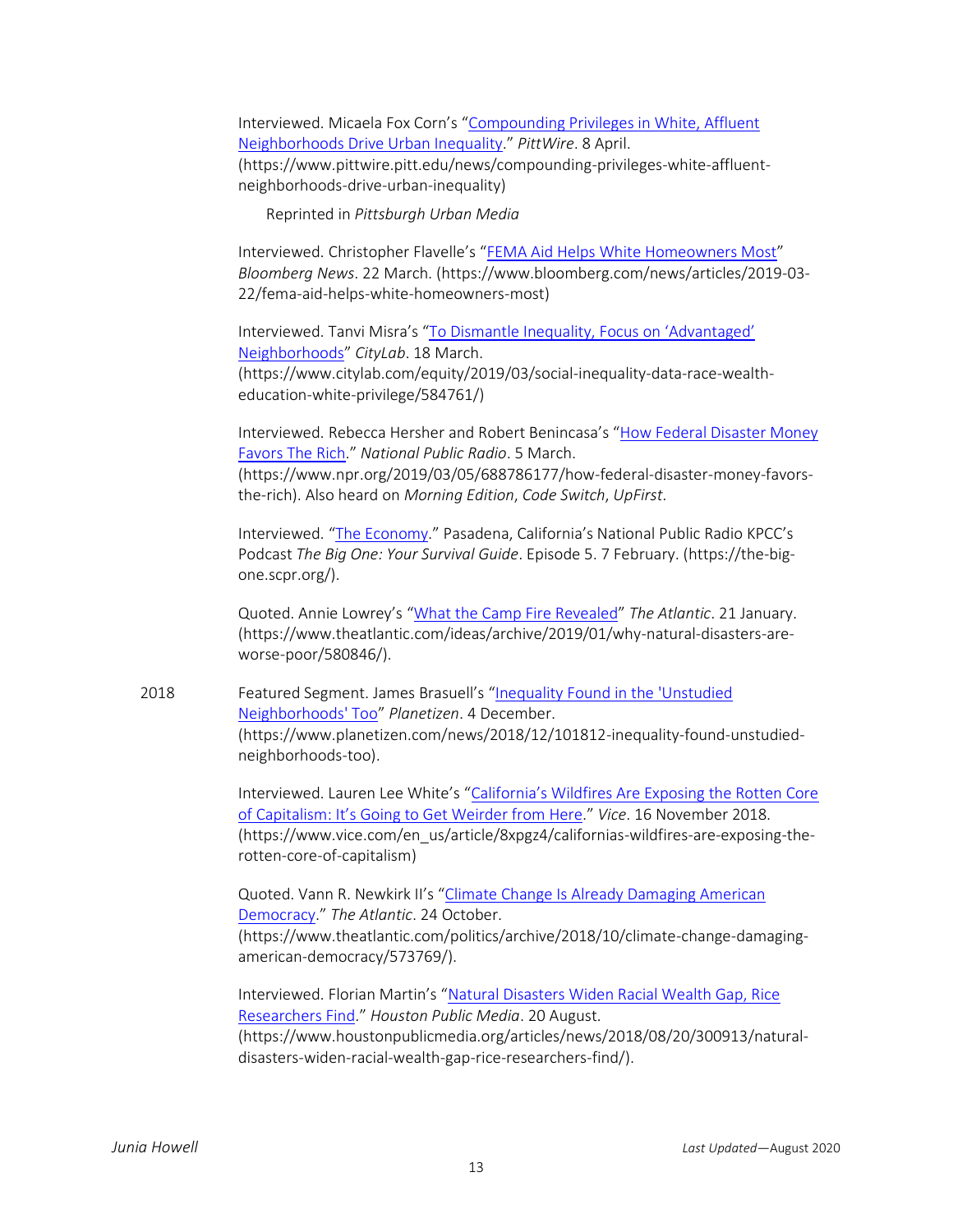Featured Segment. "[Natural Disasters Widen Racial Wealth Gap](http://www.homelandsecuritynewswire.com/dr20180831-natural-disasters-widen-racial-wealth-gap)." *Homeland Security NewsWire*. 31 August. (http://www.homelandsecuritynewswire.com/dr20180831 natural-disasters-widen-racial-wealth-gap).

Featured Segment. "[University Research Finds the Racial Wealth Gap Grows in Areas](https://www.jbhe.com/2018/09/university-research-finds-the-racial-wealth-gap-grows-in-areas-where-natural-disasters-occur/)  [Where Natural Disasters Occur](https://www.jbhe.com/2018/09/university-research-finds-the-racial-wealth-gap-grows-in-areas-where-natural-disasters-occur/)." *The Journal of Blacks in Higher Education*. 3 September. (https://www.jbhe.com/2018/09/university-research-finds-the-racialwealth-gap-grows-in-areas-where-natural-disasters-occur/).

Featured Segment. Steve Dubb's "[Study Finds White Wealth Rises after Disasters,](https://nonprofitquarterly.org/2018/08/28/study-finds-white-wealth-rises-after-disasters-but-declines-for-people-of-color/)  [but Declines for People of Color](https://nonprofitquarterly.org/2018/08/28/study-finds-white-wealth-rises-after-disasters-but-declines-for-people-of-color/)." *Nonprofit Quarterly*. 28 August. (https://nonprofitquarterly.org/2018/08/28/study-finds-white-wealth-rises-afterdisasters-but-declines-for-people-of-color/).

Featured Segment. Ian Douglas Rushlau's "[A Climate of Racism: Federal Response to](https://www.dailykos.com/stories/2018/8/27/1791280/-A-Climate-of-Racism-federal-response-to-severe-storms-increases-wealth-inequality)  [Severe Storms Increases Wealth Inequality](https://www.dailykos.com/stories/2018/8/27/1791280/-A-Climate-of-Racism-federal-response-to-severe-storms-increases-wealth-inequality)." *Daily Kos*. 27 August. (https://www.dailykos.com/stories/2018/8/27/1791280/-A-Climate-of-Racismfederal-response-to-severe-storms-increases-wealth-inequality).

Featured Segment. Isabella O'Malley's "Natural [Disasters Worsen Wealth Gap and](https://www.theweathernetwork.com/news/articles/natural-disasters-worsen-wealth-gap-inequality-climate-change-extreme-weather-poverty/109935)  [Inequality, Study](https://www.theweathernetwork.com/news/articles/natural-disasters-worsen-wealth-gap-inequality-climate-change-extreme-weather-poverty/109935)." *The Weather Network*. 24 August. (https://www.theweathernetwork.com/news/articles/natural-disasters-worsenwealth-gap-inequality-climate-change-extreme-weather-poverty/109935).

Featured Segment. Emily Moon's "[What Have We Learned In The Year Since](https://psmag.com/environment/what-have-we-learned-in-the-year-since-hurricane-harvey)  [Hurricane Harvey](https://psmag.com/environment/what-have-we-learned-in-the-year-since-hurricane-harvey)." *Pacific Standard*. 23 August. (https://psmag.com/environment/what-have-we-learned-in-the-year-sincehurricane-harvey).

Featured Segment. Wolfgang Kempken's "Naturkatastrophen Machen WeiBe [Reicher](https://www.wallstreet-online.de/nachricht/10813335-usa-naturkatastrophen-weisse-reicher)." *Wallstreet Online Germany Lines*. 22 August. (https://www.wallstreetonline.de/nachricht/10813335-usa-naturkatastrophen-weisse-reicher).

Featured Segment. Ayana Bryd's "[Study: After Natural Disasters, Whites Accumulate](https://www.colorlines.com/articles/study-after-natural-disasters-whites-accumulate-wealth-while-people-color-lose-it) [Wealth While People of Color Lose It](https://www.colorlines.com/articles/study-after-natural-disasters-whites-accumulate-wealth-while-people-color-lose-it)." *Color Lines*. 22 August. (https://www.colorlines.com/articles/study-after-natural-disasters-whitesaccumulate-wealth-while-people-color-lose-it).

Featured Segment. Kelly Kasulis' "[How Wildfires, Hurricanes and Other Disasters](https://mic.com/articles/190863/how-wildfires-hurricanes-and-other-disasters-worsen-the-racial-wealth-gap-in-america#.zKZWzQhVZ)  [Worsen the Racial Wealth Gap in America](https://mic.com/articles/190863/how-wildfires-hurricanes-and-other-disasters-worsen-the-racial-wealth-gap-in-america#.zKZWzQhVZ)." *Mic*. 22 August. (https://mic.com/articles/190863/how-wildfires-hurricanes-and-other-disastersworsen-the-racial-wealth-gap-in-america#.zKZWzQhVZ).

Featured Segment. Kyla Mandel's "[How Natural Disasters Widen the Wealth Gap](https://thinkprogress.org/wealth-gap-between-minority-and-white-communities-widens-after-natural-disasters-5108851f6b27/)  [Between Minority and White Communities](https://thinkprogress.org/wealth-gap-between-minority-and-white-communities-widens-after-natural-disasters-5108851f6b27/)." *Think Progress*. 21 August. (https://thinkprogress.org/wealth-gap-between-minority-and-white-communitieswidens-after-natural-disasters-5108851f6b27/).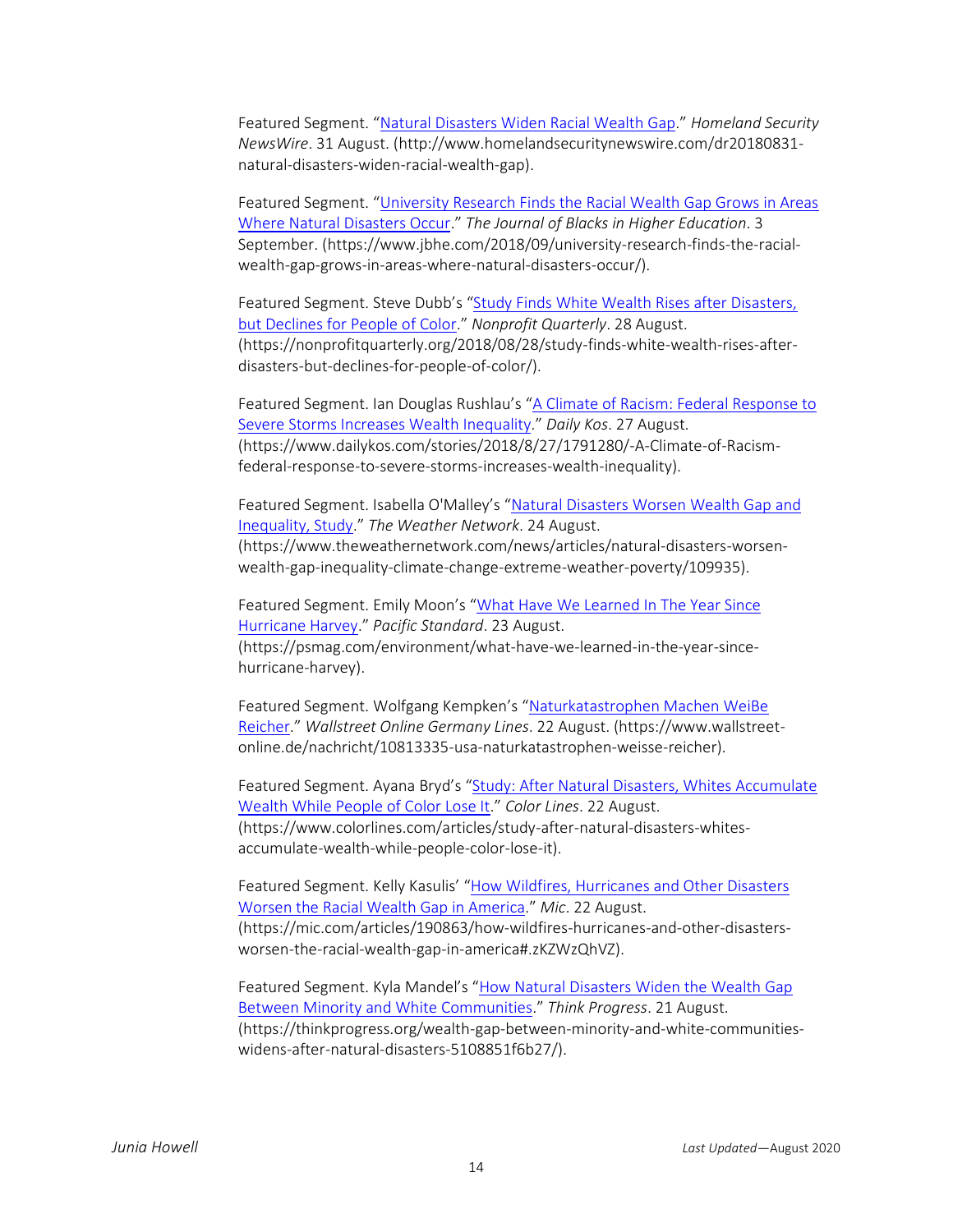|            | Featured Segment. "Natural Disasters Widen Racial Wealth Gap." The Informant. 20<br>August. (https://theinformant.cl/natural-disasters-widen-racial-wealth-gap/).                                                               |
|------------|---------------------------------------------------------------------------------------------------------------------------------------------------------------------------------------------------------------------------------|
| 2013       | Quoted. "In Houston, American's Diverse Future Has Already Arrived." National<br>Public Radio's Morning Edition. 1 July.<br>(https://www.npr.org/sections/itsallpolitics/2013/07/01/195909643/tx2020-                           |
|            | houston-racial-ethnic-diversity-americas-future).                                                                                                                                                                               |
| 2012       | Featured Segment. Sara Gates' "Houston Surpasses New York and Los Angeles As<br>the 'Most Diverse In Nation'" Huffington Post. 5 March.<br>(https://www.huffingtonpost.com/2012/03/05/houston-most-<br>diverse_n_1321089.html). |
|            | Featured Segment. Jeannie Kever's "Houston Region is Now the Most Diverse in the                                                                                                                                                |
|            | U.S." Houston Chronicle. 5 March. (https://www.chron.com/news/houston-<br>texas/article/Houston-region-is-now-the-most-diverse-in-the-U-S-3382354.php).                                                                         |
|            | Featured Segment. "Report: Houston Most Ethnically Diverse Large City in U.S."<br>Houston Business Journal. 5 March.                                                                                                            |
|            | (https://www.bizjournals.com/houston/news/2012/03/05/report-houston-most-<br>ethnically.html).                                                                                                                                  |
| Consulting |                                                                                                                                                                                                                                 |
| 2020       | Equity in Disaster Aid. FEMA National Advisory Council. Washington, D.C.                                                                                                                                                        |
| 2019       | Racial and Gender Inequity. StrivePartnership. Cincinnati, Ohio                                                                                                                                                                 |
|            | Equitable Development Initiative. Lone Star Legal Aid. Houston, Texas.                                                                                                                                                          |
|            | Reallocating Recovery Aid, Promoting Equity. State Emergency Managers.<br>Richmond, Virginia.                                                                                                                                   |
| 2014       | Community Safety Initiative: Helping Our Own Development. Southeastern Houston<br>Transformation Alliance and Agape Development. Houston, Texas.                                                                                |
| 2013       | Community Needs Survey and Demographic Markers. Agape Development. Houston,<br>Texas.                                                                                                                                           |
| 2012       | Poverty and Homelessness Services Evaluation. City Gospel Mission. Cincinnati,<br>Ohio.                                                                                                                                         |
| Committees |                                                                                                                                                                                                                                 |
| 2018       | It's All About the Youth-A Six Week Series on the Lives of Youth in the Hill District,<br>Schenley Heights Community Development Program and Grace Memorial,<br>Pittsburgh, Pennsylvania.                                       |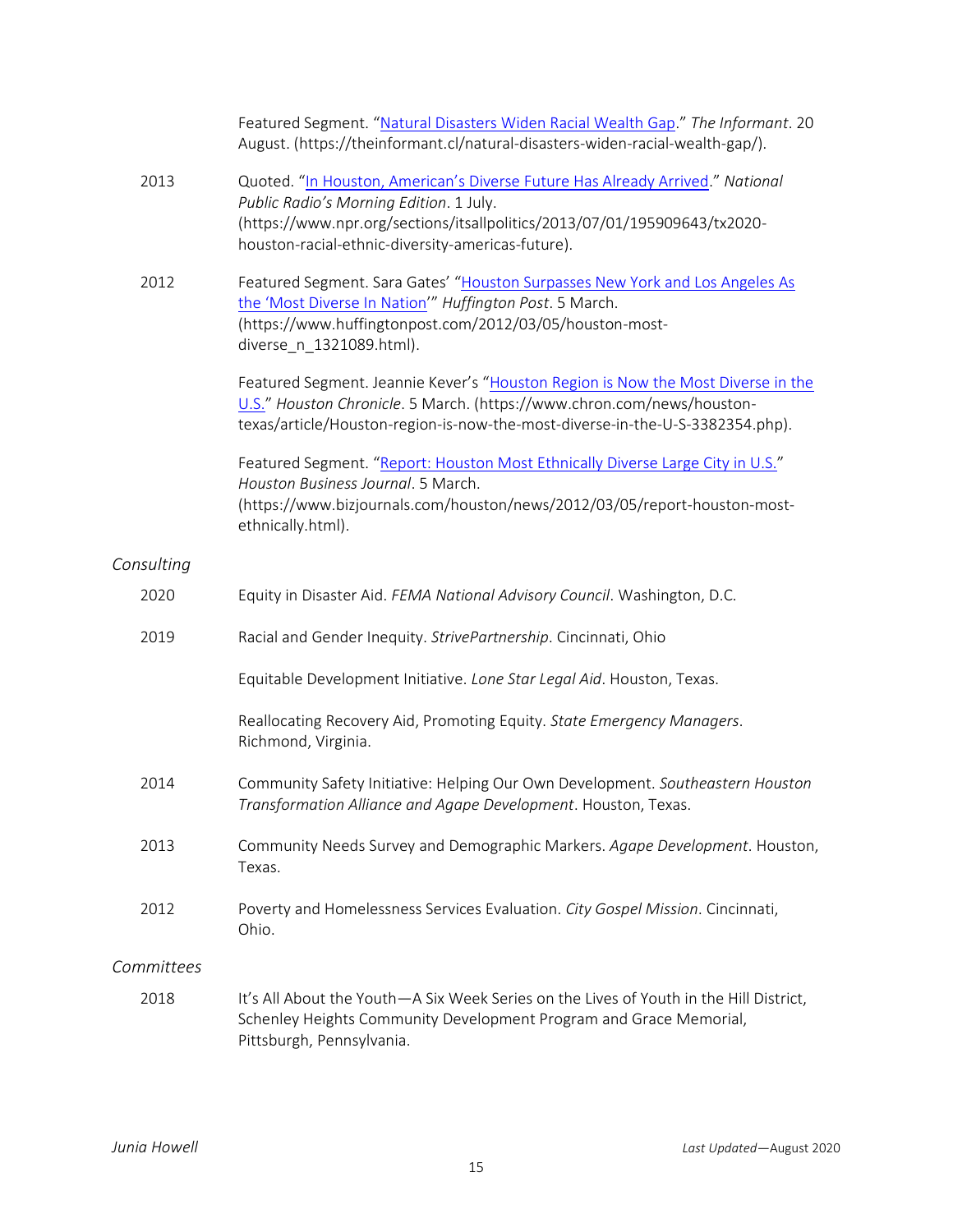# *Workshops and Webinars*

| 2020                                 | "Towards a Culture of Inclusion." Pittsburgh Legal Diversity & Inclusion Coalition,<br>Pittsburgh, Pennsylvania.                                                                        |  |  |
|--------------------------------------|-----------------------------------------------------------------------------------------------------------------------------------------------------------------------------------------|--|--|
| 2019                                 | "Pittsburgh's Inequality Across Gender and Race." United Way Leadership Team,<br>Pittsburgh, Pennsylvania.                                                                              |  |  |
|                                      | "The Disaster of Disaster Aid." Institute for Diversity and Inclusion in Emergency<br>Management, Savannah, Georgia.                                                                    |  |  |
|                                      | "Pittsburgh's Inequality Across Gender and Race." Chatham University Women's 5th<br>Annual Pittsburgh Gender Equity Symposium, Pittsburgh, Pennsylvania.                                |  |  |
|                                      | "Pittsburgh's Violence: Seen and Unseen." YWCA's Week Without Violence,<br>Pittsburgh, Pennsylvania.                                                                                    |  |  |
|                                      | "Strangers in a Strange Land: Redefining the Foreigner, the Nations, and the Land."<br>Embrace All Conference, Rochester, New York.                                                     |  |  |
|                                      | "More Than Just Disasters: How Natural Hazards Exacerbate Racial, Gender, and<br>Wealth Inequalities." Northern California Grantmakers, San Francisco, California.                      |  |  |
|                                      | "How Natural Disasters Are Effecting Affordable Housing and Inequality." Florida<br>Housing Coalition Hurricane, Tallahassee, Florida.                                                  |  |  |
| 2018                                 | "Gentrification in Pittsburgh Neighborhoods-Comparing Methods and<br>Measurement." Pittsburgh Community Reinvestment Group's Community<br>Development Summit, Pittsburgh, Pennsylvania. |  |  |
| 2016                                 | "Using Census and American Community Survey Data for Nonprofit Analysis and<br>Fundraising." Agape Development, Houston, Texas.                                                         |  |  |
| Professional Practitioner Experience |                                                                                                                                                                                         |  |  |

- 2010-2011 Youth and Young Mothers Community Engagement. Cincinnati, Ohio.
- 2010-2011 Mathematics Tutor. Cincinnati Public Schools.

# Professional Activities and Service

# *Editorial Services*

2020- Editorial Board. *Social Currents*.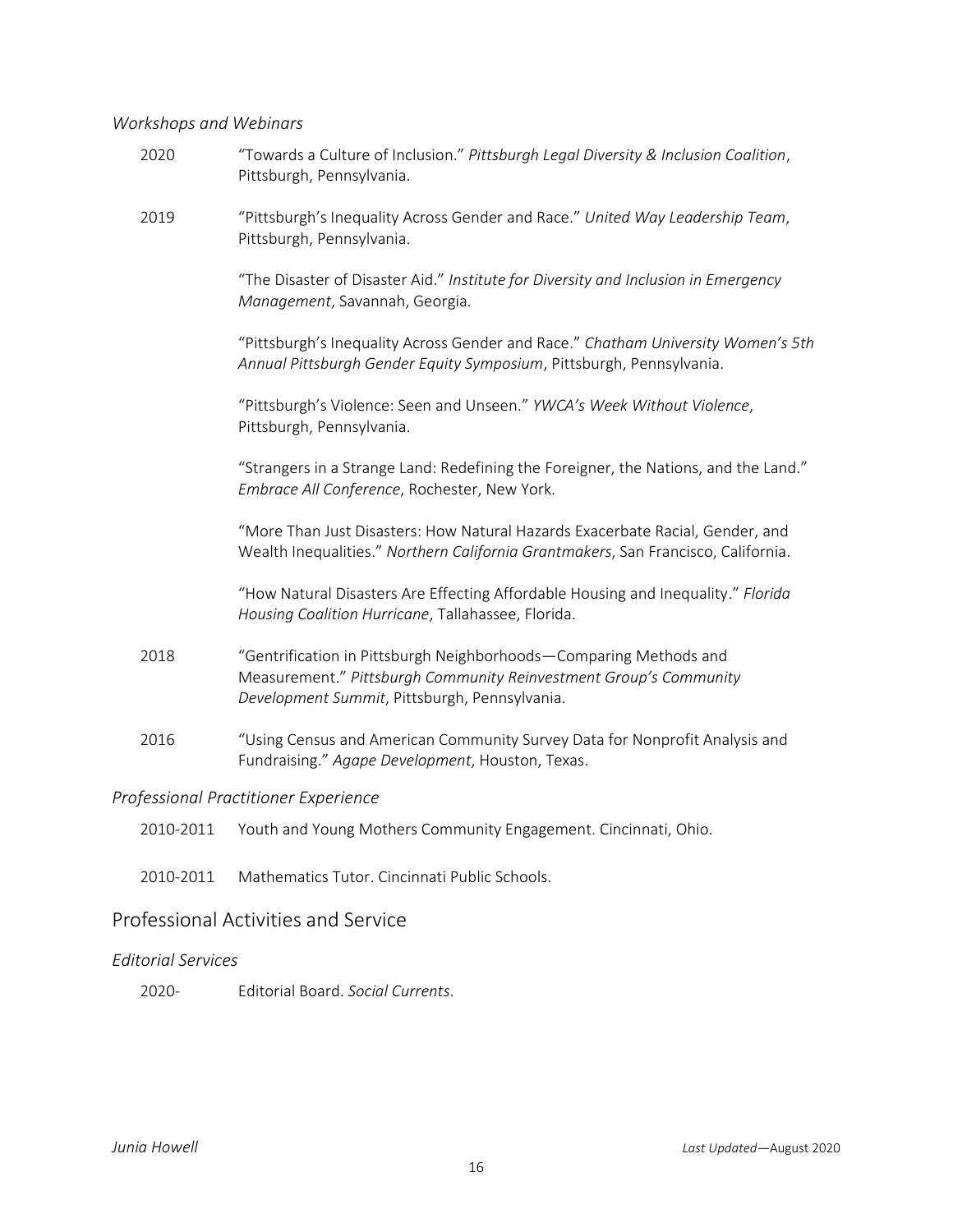#### *Manuscript Reviewer For*

| American Sociological Review                | Social Currents                 |
|---------------------------------------------|---------------------------------|
| American Journal of Sociology               | Social Forces                   |
| Demography                                  | Social Problems                 |
| Environment and Planning A                  | Social Science Research         |
| Genealogy                                   | Socio-Economic Review           |
| <b>Housing Policy Debate</b>                | Sociological Forum              |
| Journal of Health and Social Behavior       | Sociology Compass               |
| Journal of Race & Ethnic Health Disparities | Sociology of Race and Ethnicity |
| Population and Environment                  | Socius                          |
| <b>Qualitative Sociology</b>                | Spatial Demography              |
| Review of Black Political Economy           | The Sociological Quarterly      |

#### *Institutional Service*

|                         | 2019-2020 | Co-Chair, Speaker and Works-In-Progress Series. Department of Sociology.<br>University of Pittsburgh.                                                                 |
|-------------------------|-----------|-----------------------------------------------------------------------------------------------------------------------------------------------------------------------|
|                         | 2018-     | Chair, Intergroup Relations Research Advisory Panel. Center on Race and Social<br>Problems. University of Pittsburgh.                                                 |
|                         | 2018-2019 | Committee Member, Department Climate and Vision Committee, Department of<br>Sociology. University of Pittsburgh.                                                      |
|                         | 2018-2019 | Committee Member, Teaching Committee, Department of Sociology. University of<br>Pittsburgh.                                                                           |
|                         | 2017-2018 | Committee Member, Graduate Committee, Department of Sociology. University of<br>Pittsburgh.                                                                           |
|                         | 2012      | Rice University Undergraduate Sociology Paper Contest Judge.                                                                                                          |
| Trainings and Workshops |           |                                                                                                                                                                       |
|                         | 2019      | "Issues in Data Bias: Teaching and Learning Notes from Cathy O'Neil's Weapons of<br>Math Destruction," Provost's Diversity Institute for Faculty Development, 14 May. |

#### *Service to the Discipline*

2020 Committee Member, Robert E. Park Book Award. *Community and Urban Sociology Section* of the American Sociological Association.

> Committee Member, Oliver Cromwell Cox Article Award. *Section on Racial and Ethnic Minorities* of the American Sociological Association.